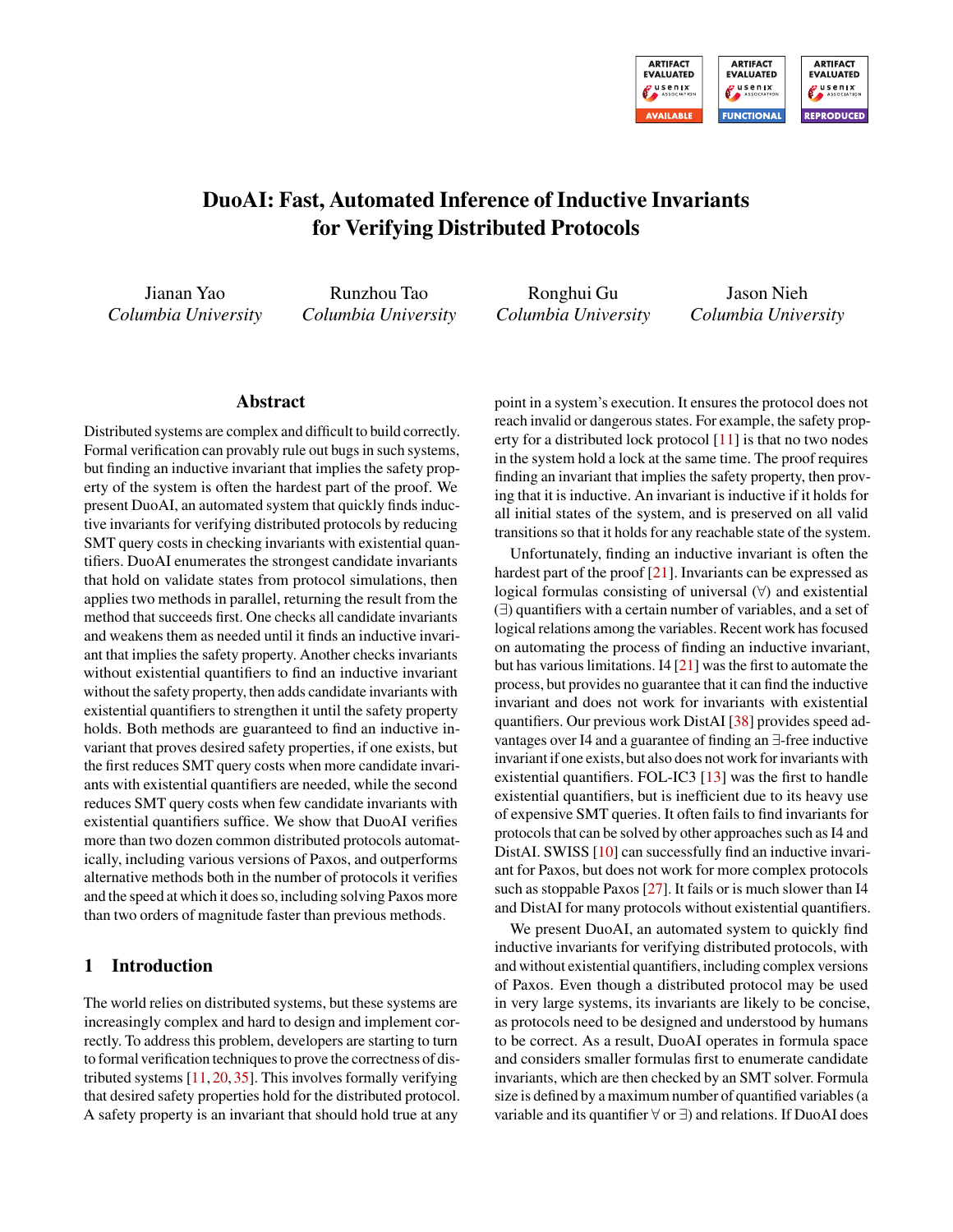not succeed with smaller formulas, it increases the formula size and repeats the process until an inductive invariant is found. Although the formula space within a given formula size is finite, checking all possible invariants for even a modest size formula is prohibitively expensive, especially since SMT solvers are particularly inefficient at checking invariants with existential quantifiers. It is crucial to avoid too many SMT queries and SMT queries that are too complex. Based on this observation, DuoAI introduces and combines new techniques that avoid the limitations of SMT solvers in checking invariants with existential quantifiers.

First, DuoAI runs protocol simulations at various instance sizes and logs the reached protocol states, which we call *samples*. Instance size refers to the size of distributed system (number of nodes, packets, etc.) running the protocol. These simulations are fast to execute. DuoAI directly checks candidate invariants against the samples, pruning those that do not hold to reduce the number of invariants checked by an SMT solver. To do this systematically, DuoAI introduces the *minimum implication graph*, which for a given invariant, shows all its implied weaker invariants. It then selects the *strongest* candidate invariants in the graph that hold for the samples.

Second, DuoAI combines the strongest candidate invariants with the safety property and feeds them to an SMT solver to check if the conjunction is inductive. If the check fails, it *monotonically weakens* the invariants using the graph and repeats the process until an inductive invariant is found. If the number of candidate invariants is not too large and most are required in the final solution, this method will be effective at reducing the number of SMT queries by feeding all of the candidate invariants to the SMT solver at once.

Third, DuoAI feeds the strongest candidate universal invariants, those without existential quantifiers, from the graph to an SMT solver to check if the conjunction, without the safety property, is inductive. If the check fails, it monotonically weakens the invariants using the graph, only considering candidate universal invariants, and repeats the process until the conjunction is inductive. We call this set of inductive ∀-only invariants the *universal core*. It then strengthens the *universal core* by iteratively adding a small subset of the strongest candidate invariants with existential quantifiers from the graph until the conjunction with the safety property is inductive. If the number of candidate invariants with existential quantifiers is large and most are not in the final solution, this method will be effective at avoiding too complex SMT queries, because it only feeds a few invariants to the SMT solver each time.

DuoAI runs these two methods for refining candidate invariants in parallel, a top-down refinement that *weakens* the candidates and a bottom-up refinement that *strengthens* the candidates, returning the result from the method that succeeds first. We prove that both methods are guaranteed to find the inductive invariant that proves the desired safety property, but they may have very different running times and resource requirements depending on the distributed protocol being

```
1 type value
    2 type quorum
   3 type node
 4
    5 relation vote ( N1 : node , N2 : node )
    relation voted (N: node)
    relation leader (N: node)
    relation decided (N: node, V: value)
    9 relation member (N: node , Q: quorum )
10 axiom forall
         Q1, Q2. exists N. member (N, Q1) & member (N, Q2)
11
12 after init {
13 voted (N) := false;
14 vote (N1, N2) := false;
15 leader (N) := false;
16 decided (N, V) := false;
17 }
18
19 \alpha action cast_vote (n1: node, n2: node) = {
20 require ~voted (n1);
21 vote (n1 , n2 ) := true;
22 \mid \text{voted (n1)} := \text{true};23 }
24
    action become_leader (n: node, q: quorum ) = {
26 require forall N. member (N, q) \rightarrow vote (N, n);
27 leader (n) := true;
28 }
29
30 \alpha action decide (n: node, v: value) = {
31 require leader (n);
32 require forall V. ~decided (n. V);
33 decided (n, v) := true;
34 }
35
    \text{invariant} decided (N1, V1) & decided (N2, V2) -> V1=V2
```
Figure 1: The simplified consensus protocol written in Ivy. Capitalized variables are implicitly quantified. For example, Line 16 means  $∀N:node, V: value. decided(N,V):=false. "~" stands for negation.$ 

verified. Using both methods together provides the best of both worlds in addressing the inefficiencies of SMT solvers.

We evaluated DuoAI using 27 widely-used distributed protocols in a head-to-head comparison against other approaches, including I4, DistAI, FOL-IC3, and SWISS. DuoAI outperforms all of the other approaches in terms of both the number of protocols for which it finds an inductive invariant and the speed at which it does so. DuoAI solves Paxos more than two orders of magnitude faster than any other approach, and is the only system that can solve more complex versions of Paxos including multi-Paxos, stoppable Paxos, and fast Paxos.

### 2 Overview

We use a simplified consensus protocol as an example to show how DuoAI works. Figure [1](#page-1-0) shows the protocol written in Ivy [\[28\]](#page-15-4), a language and tool for specifying, modeling, and verifying distributed protocols built on top of the Z3 SMT solver. Each node can vote for another node to be the leader, and when a node receives votes from a quorum of nodes, it can become the leader and decide on a value. The protocol state at any moment is represented by five relations (Lines 5-9).  $\text{vote}(n_1, n_2)$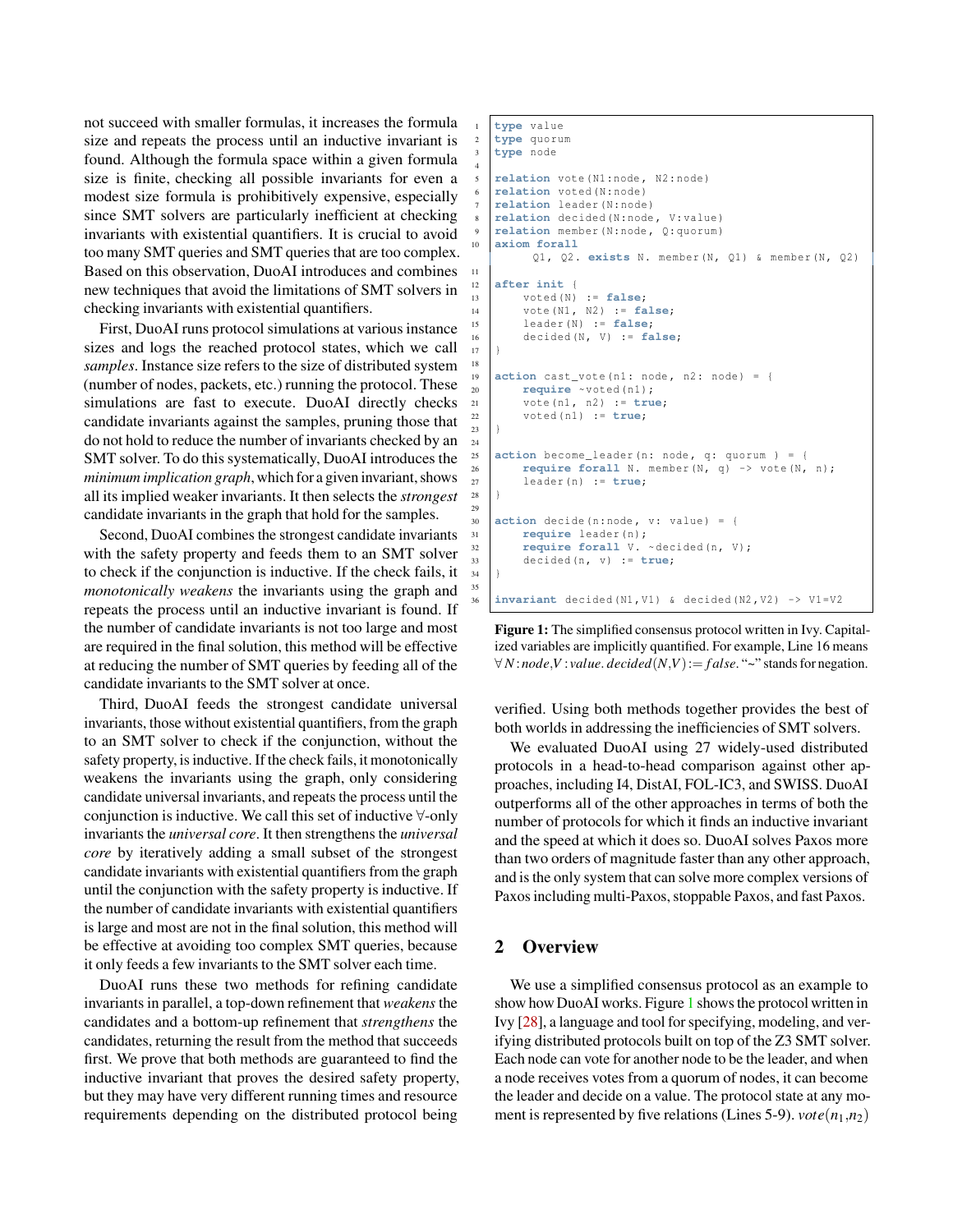indicates whether node  $n_1$  has voted for node  $n_2$ . *voted*(*n*) indicates whether node *n* has ever casted a vote. *leader*(*n*) indicates if *n* is the leader among nodes. *decided*( $n$ , $v$ ) indicates whether node *n* has decided on value *v*. *member*( $n$ , $q$ ) indicates if node *n* belongs to quorum *q*, where each quorum is a set of nodes. The axiom (Line 10) dictates a property of the member relation: any two quorums of nodes must have at least one node in common. After initialization (Lines 13-16), the protocol can non-deterministically transition from one state to another as described by the three actions *cast*\_*vote*, *become*\_*leader*, and *decide* (Lines 19-34). For example, *cast*\_*vote*(*n*1,*n*2) lets a node  $n_1$  vote for another node  $n_2$ , under the precondition that  $n_1$  has not voted before (Line 20). Then the protocol will transition to a new state where  $\text{vote}(n_1, n_2) = \text{true}$  and  $voted(n_1) = true$ . Finally, the safety property (Line 36) encodes the desired property of correctness of the protocol that the system cannot decide on two different values.

The safety property is an invariant of the protocol, but is not inductive as taking an action from a state satisfying the safety property may result in a new state that breaks the safety property. To verify the protocol, we need four additional invariants:

$$
\forall N_1, N_2 \text{ :} node \text{ . } vote(N_1, N_2) \rightarrow voted(N_1) \tag{1}
$$

$$
\forall N_1, N_2, N_3 \text{ :} \text{node.} \text{ vote}(N_1, N_2) \land \text{vote}(N_1, N_3) \rightarrow N_2 = N_3 \qquad (2)
$$
  

$$
\exists Q : \text{quorum.} \forall N_1, N_2 \text{ :} \text{node.}
$$

$$
leader(N_1) \land member(N_2, Q) \rightarrow vote(N_2, N_1)
$$
 (3)

$$
\forall N: node. V: value. decided(N,V) \rightarrow leader(N). \tag{4}
$$

The first invariant says that if a node has voted for another node, then it must be recorded as *voted* in the protocol. The second says that one node cannot vote for two different nodes. The third says that a leader must be endorsed by a quorum of nodes. More specifically, we can find a quorum  $Q$  that every node  $N_2$ in the quorum must have voted for the leader  $N_1$ . The fourth says that only a leader can decide on a value. The conjunction of the four invariants and the safety property is inductive.

To find this inductive invariant, DuoAI simulates the protocol using different instance sizes and logs the samples. It then builds a minimum implication graph,a small fragment of which is shown in Figure [2.](#page-2-0) The full graph for simplified consensus has over 35K nodes and 170K edges. Nodes represent formulas and edges represent implication between formulas. A stronger formula will have a directed edge to an implied weaker formula. DuoAI enumerates possible candidate invariants following the graph and adds it to the candidate invariant set if it holds on the samples. For example, DuoAI checks the root node in Figure [2](#page-2-0) and it does not hold on the samples. DuoAI then checks its implied weaker formulas, the two nodes in the second layer, iteratively going down the graph. For the simplified consensus protocol, enumeration ends with 19 candidate invariants, including equivalent forms of Eq.  $(1)$ ,  $(2)$ ,  $(3)$ , and  $(4)$ .

After enumeration, DuoAI runs top-down and bottom-up refinement in parallel. Top-down refinement feeds all candidate invariants and the safety property to Ivy to see if their conjunction is inductive. For simplified consensus, the

<span id="page-2-0"></span>

Figure 2: Fragment of the minimum implication graph for the simplified consensus protocol.

<span id="page-2-2"></span><span id="page-2-1"></span>conjunction is inductive, so no further weakening is required. Bottom-up refinement feeds all ∀-only invariants from the initial candidate set to Ivy then weakens them until the set of invariants is itself inductive, but may not imply the safety property. For simplified consensus, this universal core includes three invariants Eq.  $(1)$ ,  $(2)$ , and  $(4)$ . DuoAI then tries to search a small number of ∃-included invariants to add to the universal core along with the safety property so that the resulting set is inductive. DuoAI uses counterexamples from Ivy to guide the search for additional invariants and eventually identifies invariant [\(3\)](#page-2-3) for the simplified consensus protocol, forming an inductive invariant set. For simplified consensus, top-down refinement succeeds more quickly than bottom-up refinement.

## <span id="page-2-4"></span><span id="page-2-3"></span>3 Minimum Implication Graph

The backbone of DuoAI is the minimum implication graph, which encodes implication relations among formulas. The graph is used to determine the order of formulas to be enumerated, and how invariants are weakened. We present formulas in prenex normal form, where the quantified variables, called the prefix, appear at the beginning of the formula followed by quantifier-free relations, called the matrix. The matrix is required to be in disjunctive normal form (DNF). For simplicity, here we only consider predicate symbols with equality. The methods can be extended to uninterpreted functions in the same manner as DistAI [\[38\]](#page-15-2).

A formula *P* is strictly stronger than *Q* if  $P \Rightarrow Q$  and  $Q \not\Rightarrow P$ . For two formulas *P*,*Q*∈*S*, where *S* is a finite formula search space, there is a directed edge from *P* to *Q* in the minimum implication graph if and only if *P* is strictly stronger than *Q* and there is no formula *R* which is strictly weaker than *P* while strictly stronger than *Q*. For example, the fragment of the minimum implication graph in Figure [2](#page-2-0) includes three formulas:

$$
\forall N. \, vote(N, N) \tag{5}
$$

<span id="page-2-7"></span><span id="page-2-6"></span><span id="page-2-5"></span>
$$
\exists N. \, vote(N, N) \tag{6}
$$

$$
\exists N_1, N_2. \, vote(N_1, N_2) \tag{7}
$$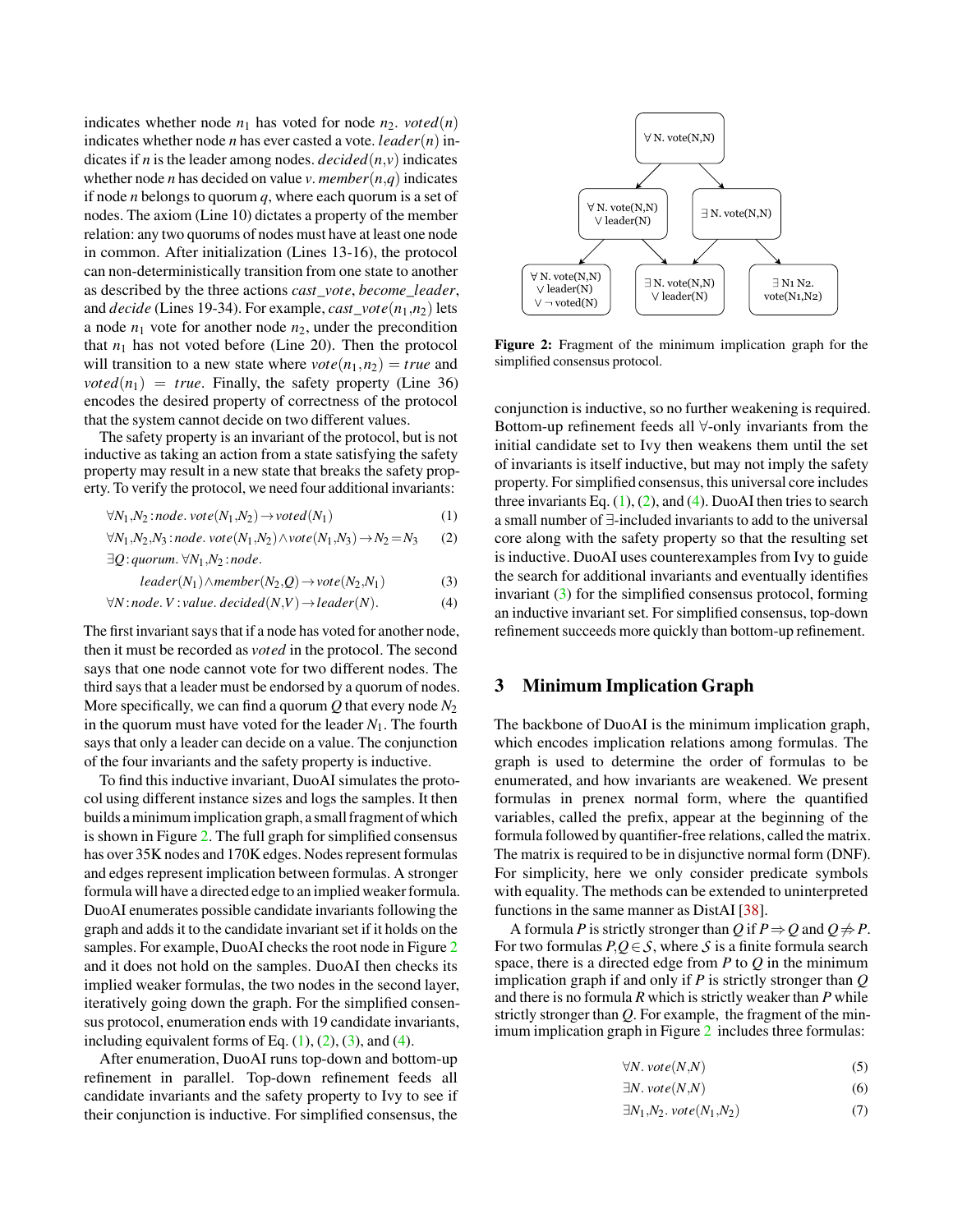Eq.  $(5) \Rightarrow (6)$  $(5) \Rightarrow (6)$  $(5) \Rightarrow (6)$  $(5) \Rightarrow (6)$  $(5) \Rightarrow (6)$  since if *vote* $(N,N)$  is true for all N, there must exist some *N* for which it is true. Eq. ([6](#page-2-6))  $\Rightarrow$  ([7](#page-2-7)) since if *vote*(*N*,*N*) is true for some *N*, there must exist some  $N_1 = N_2$  for which *vote*( $N_1$ , $N_2$ ) is true. Because Eq. ([5](#page-2-5))  $\Rightarrow$  ([6](#page-2-6))  $\Rightarrow$  ([7](#page-2-7)), there is an edge from Eq.  $(5)$  to  $(6)$ , an edge from Eq.  $(6)$  to  $(7)$ , but no edge from Eq.  $(5)$  to  $(7)$ , because Eq.  $(6)$  is between them.

DuoAI defines the search space *S* as all formulas in disjunctive normal form for a given set of quantified variables and formula size. The formula size is defined by four parameters: *max*\_*exists* sets the maximum number of existentially quantified variables, *max*\_*literal* sets the upper bound of the total number of literals in the formula, *max*\_*and* sets the maximum number of literals connected by AND, and *max*\_*or* sets the maximum number of conjunctions connected by OR.

The minimum implication graph has two important properties as stated in Lemmas [1](#page-3-0) and [2:](#page-3-1)

<span id="page-3-0"></span>Lemma 1. *The minimum implication graph is a directed acyclic graph (DAG).*

*Proof.* Suppose there is a cycle  $P_1 \rightarrow P_2 \rightarrow \dots \rightarrow P_k \rightarrow P_1$ . The edges  $P_1 \rightarrow P_2, \ldots, P_{k-1} \rightarrow P_k$  imply that  $P_1 \Rightarrow P_2, \ldots, P_{k-1} \Rightarrow$ *P*<sup>*k*</sup>. From the transitivity of  $\Rightarrow$  we know *P*<sup>1</sup>  $\Rightarrow$  *P*<sup>*k*</sup>. Since there is an edge from  $P_k$  to  $P_1$ , we know  $P_1 \neq P_k$ , a contradiction.  $\Box$ 

<span id="page-3-1"></span>**Lemma 2.** *For any*  $P,Q \in S$ *, there is a path from*  $P$  *to*  $Q$  *in the minimum implication graph if and only if*  $P \Rightarrow Q \land Q \not\Rightarrow P$ *.* 

*Proof.* We first prove the "if" direction by induction on the number of formulas in *S* that are strictly weaker than *P* while strictly stronger than *Q*. For the base case, if there are zero such formulas, then by definition there is an edge from *P* to *Q*. Next we prove the induction step. Suppose for any *P*,*Q*∈*S*, if *P* ⇒  $Q \land Q$   $\neq$  *P*, and there is no more than *n* formulas that are strictly weaker than *P* while strictly stronger than *Q*, then there is a path from *P* to *Q*. Now consider the case that there are  $n+1$  formulas that are strictly weaker than  $P$  while strictly stronger than *Q*. Let *R* be one of the *n*+1 formulas. We know *P* ⇒ *R* ∧ *R*  $\neq$  *P*, and there can be no more than *n* formulas that are strictly weaker than *P* while strictly stronger than *R*. By the induction hypothesis, there is a path from *P* to *R*. In the same manner, we can show there is a path from *R* to *Q*. Then we concatenate the two paths and get a path from *P* to *Q*.

Next we prove the "only if" direction. If there is a path from *P* to *Q*, Let  $P, F_1, F_2, ..., F_k, Q$  be the path. We know  $P \Rightarrow F_1, \ldots, F_k \Rightarrow Q$ , so  $P \Rightarrow Q$ . We prove  $Q \not\Rightarrow P$  by contradiction. Suppose  $Q \Rightarrow P$ , then  $P \Leftrightarrow Q$ , so there must be an edge from  $F_k$  to *P*. This forms a cycle  $P, F_1, \ldots, F_k, P$ , a contradiction to Lemma [1.](#page-3-0)  $\Box$ 

To build the minimum implication graph, we need to determine the "root" nodes in the graph, that is, formulas with no predecessors since they cannot be implied by any other formula, and how to find their successors. In DuoAI, a formula *P*∈*S* is added to the set of root nodes if it falls into one of two cases:

1. *P* has no ∃-quantified variable and no logical OR. For example:

<span id="page-3-3"></span><span id="page-3-2"></span>
$$
\forall N: node. \, vote(N,N) \land leader(N). \tag{8}
$$

2. *P* has unique ∃-quantified variables and no logical OR. For example:

$$
\exists N_1, N_2 \colon node \colon N_1 \neq N_2 \land vote(N_1, N_2). \tag{9}
$$

Intuitively, if a formula has an  $\exists$ , then by changing it to a  $\forall$ , we can get a stronger formula. If a formula has a logical OR, then by removing the OR and any literals followed by it, we can get a stronger formula. So in general,a root formula should have no ∃ and no OR, such as Eq.  $(8)$ . There is one exception, represented by Eq. [\(9\)](#page-3-3). At first sight Eq. (9) has a predecessor  $\forall N_1, N_2$ : *node.*  $N_1 \neq N_2 \land \text{vote}(N_1, N_2)$ . However, this formula is a contradiction because  $\forall N_1, N_2$ : *node*.  $N_1 \neq N_2$  cannot be true. The minimum implication graph does not include tautologies and contradictions, so Eq. [\(9\)](#page-3-3) itself is a root formula.

Starting from the root nodes, DuoAI incrementally builds the minimum implication graph. For formulas *P*,*Q*∈*S*, DuoAI adds an edge from *P* to *Q* if the shapes of *P* and *Q* fall into one of five cases:

1. *P* and *Q* share the same matrix. *Q* replaces the ∀-quantified variables of one type with ∃-quantified variables. For example:

$$
P = \forall N : node, V : value. \neg decided(N, V)
$$
  

$$
Q = \exists N : node. \forall V : value. \neg decided(N, V).
$$

2. *P* and *Q* share the same prefix. *Q* has one less ANDed literal than *P*. For example:

$$
P = \text{Eq.}(8) \qquad Q = \text{Eq.}(5).
$$

3. *P* and *Q* share the same prefix. *Q* has one more ORed conjunction than *P*. For example:

$$
P=\forall N: node. \, vote(N,N)
$$
  
 
$$
Q=\forall N: node. \, vote(N,N) \vee (voted(N) \wedge leader(N)).
$$

DuoAI requires that the ORed conjunction be maximal, which means it contains the maximum number of literals for the search space. The conjunction  $voted(N) \wedge leader(N)$  in Q is maximal if  $max\_and = 2$  or  $max\_literal = 3$ . For example,  $Q' = \forall N : node$ .  $vote(N,N) \lor vote(N)$  also adds one more ORed conjunction from *P*, but DuoAI does not add an edge from *P* to  $Q'$ , because  $Q$  is strictly stronger than  $Q'$ .

4. Starting from *P*, *Q* projects two ∀-quantified variables of the same type into one variable. For example:

$$
P=\forall N_1,N_2:node.\,vote(N_1,N_2)\vee leader(N_1) Q=\forall N:node.\,vote(N,N)\vee leader(N).
$$

5. Starting from *Q*, *P* projects two ∃-quantified variables of the same type into one variable. For example:

$$
P = \text{Eq.}(6) \qquad Q = \text{Eq.}(7).
$$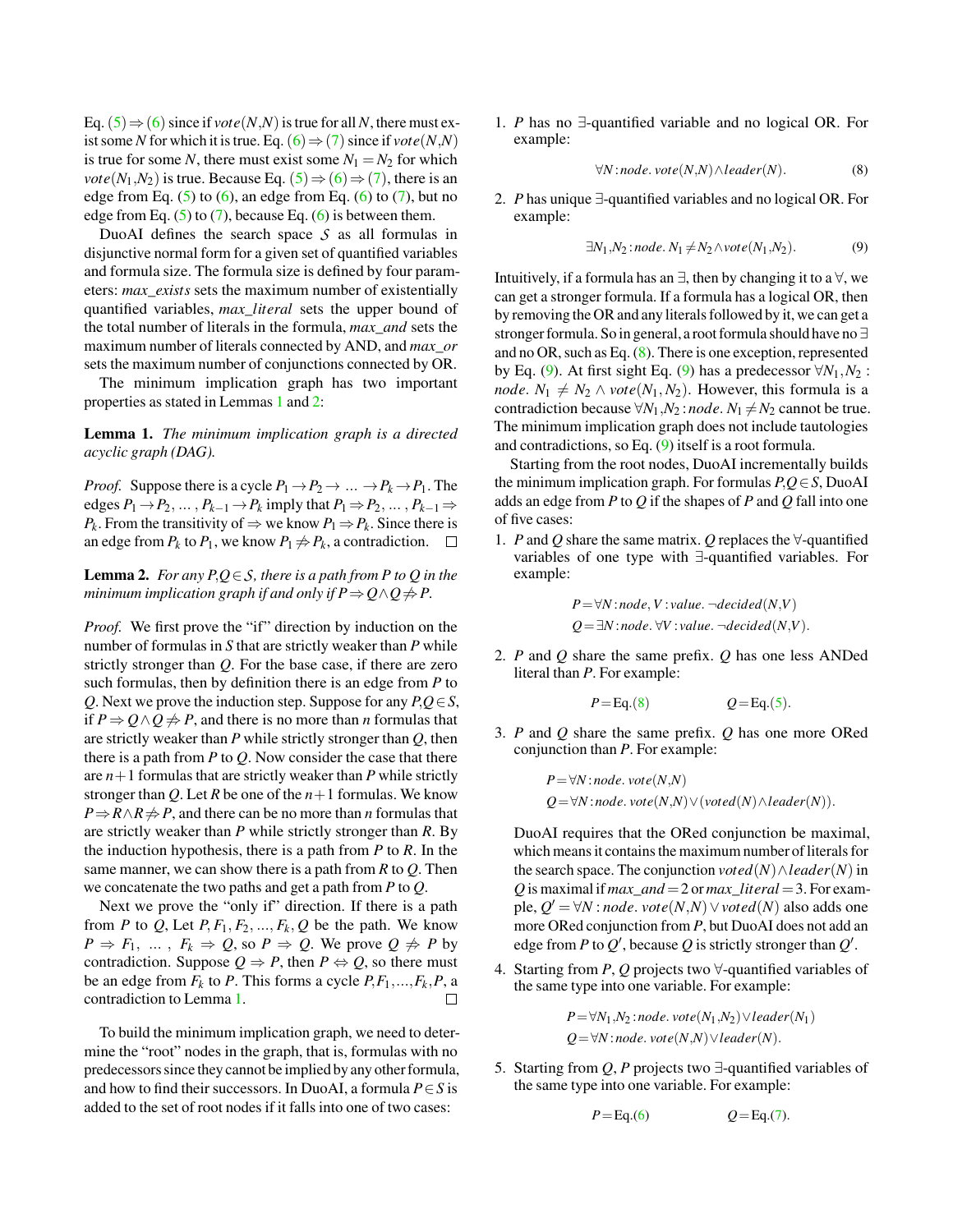The graph constructed in this way may differ slightly from the exact minimum implication graph due to equivalent formulas. For example, formulas ∀*X*.  $p(X)$  ∨ (¬ $p(X)$  ∧  $q(X)$ ) and  $\forall X. p(X) \lor q(X)$  fall into the second case, so there is an edge in the constructed graph. However, the two formulas are equivalent so there is no edge in the exact graph. We call the graph constructed by DuoAI an *approximate minimum implication graph*, whose properties are formalized in Lemmas [3,](#page-4-0) [4,](#page-4-1) and [5:](#page-4-2)

### <span id="page-4-0"></span>Lemma 3. *The approximate minimum implication graph is a directed acyclic graph (DAG).*

*Proof.* For all of the five cases, we can show that for formulas along any path in the approximate minimum implication graph, there exists one function that is strictly increasing, so there can be no cycle. For example, this is true for the function (# ∃-*variables*)−(# ∀ *variables*)+(*max*\_*and*∗(#∨))−(#∧), where # denotes "the number of" (e.g.,  $(\# \vee)$ ) is the number of logical OR in a formula).  $\Box$ 

### <span id="page-4-1"></span>**Lemma 4.** *For any*  $P,Q \in S$ *, there is a path from*  $P$  *to*  $Q$  *in the approximate minimum implication graph only if P* $\Rightarrow$ *Q.*

*Proof.* From the transitivity of  $\Rightarrow$ , we only need to show that if there is an edge from  $P$  to  $Q$  in the approximate minimum implication graph, then  $P \Rightarrow Q$ . This can be proved by showing  $P \Rightarrow Q$  holds in each of the five cases. The first three cases are trivial. For the fourth case, in general  $P =$ ... ∀*X*<sub>1</sub>*X*<sub>2</sub> ... *matrix*(*X*<sub>1</sub>,*X*<sub>2</sub>) and  $Q = ... \forall X_1 ... \text{ matrix}(X_1, X_1)$ . Let  $P' = ... \forall X_1 X_2 ... X_1 = X_2 \rightarrow matrix(X_1, X_2)$ , then  $P \Rightarrow P' \Leftrightarrow P' \Leftrightarrow P' \Leftrightarrow P' \Leftrightarrow P' \Leftrightarrow P' \Leftrightarrow P' \Leftrightarrow P' \Leftrightarrow P' \Leftrightarrow P' \Leftrightarrow P' \Leftrightarrow P' \Leftrightarrow P' \Leftrightarrow P' \Leftrightarrow P' \Leftrightarrow P' \Leftrightarrow P' \Leftrightarrow P' \Leftrightarrow P' \Leftrightarrow P' \Leftrightarrow P' \Leftrightarrow P' \Leftrightarrow P' \Leftrightarrow P' \Leftrightarrow P' \Lef$ *Q*. Similarly, for the fifth case,  $P = ... \exists X_1 ... \text{ matrix}(X_1, X_1)$ and  $Q = ... \exists X_1 X_2 ...$  *matrix* $(X_1, X_2)$ . Let  $Q' = ... \exists X_1 X_2 ... X_1 =$  $X_2 \wedge$ *matrix* $(X_1, X_2)$ , then  $P \Leftrightarrow Q' \Rightarrow Q$ .  $\Box$ 

<span id="page-4-2"></span>**Lemma 5.** *For any formula*  $P \in S$  *that is not a tautology or a contradiction, there exists a directed path from a root node Q*∈*S to P in the approximate minimum implication graph.*

*Proof.* We prove this by construction. For a ∃-free formula *P*, if it includes no logical OR, then it is a root formula itself. Otherwise, we find the root formula *Q* by removing all but one ORed conjunctions. Starting from *Q*, we can iteratively apply the second and third cases to add conjunctions and remove literals until we reach *P*. For a ∃-included formula *P*, if it includes unique ∃-quantified variables then it is a root formula itself. Otherwise, we iteratively find a predecessor by replacing ∃ with ∀ for quantified variables of each type, until the formula becomes the ∃-free *P* ′ . The first case guarantees that there is a path from *P* ′ to *P*, and we have already shown for the  $\exists$ -free *P*<sup>'</sup>, there exists a path from a root node Q. Putting it together, we have a path from *Q* to *P* in the approximate minimum implication graph.  $\Box$ 

In other words, the approximate minimum implication graph is as useful and complete as the exact graph. DuoAI uses the approximate minimum implication graph, which, for simplicity, we will continue to refer to as the minimum implication graph unless otherwise specified.

DuoAI requires that formulas in *S* must be in a decidable fragment of first-order logic. In general, satisfiability in firstorder logic is undecidable [\[23\]](#page-15-5), so an SMT solver can get stuck in infinite instantiations and never give the *sat*/*unsat* answer. DuoAI ensures that the formulas are decidable by enforcing a fixed order of types if there is quantifier alternation (i.e., alternating  $\forall$  and  $\exists$ ) [\[1\]](#page-14-4). If type *A* is ordered before type *B*, then for any formula, if there exists a quantified variable *V* of type *A*, any quantified variable of type *B* can only occur after *V* if there is quantifier alternation. For example, if type *node* is ordered before type *packet*, then ∀*N* : *node*. ∃*P* : *packet* and ∃*N* : *node*. ∀*P* : *packet* are allowed while ∀*P*: *packet*. ∃*N* :*node* and ∃*P*: *packet*. ∀*N* :*node* are not. DuoAI tries to infer the order of types from the protocol specification and obtains input from the user when necessary. For example, for the simplified consensus protocol, DuoAI can infer from Line 10 that type quorum must be ordered before type node, then ask the user to place type value in the order. Absent user input, DuoAI will try different possible orders in parallel.

## 4 Candidate Invariant Enumeration

Similar to DistAI [\[38\]](#page-15-2), DuoAI first repeatedly simulates the distributed protocol using various instance sizes, and records the reached states as samples. For example, DuoAI simulates the simplified consensus protocol on concrete instances of different numbers of values, quorums, and nodes. The simulations of different instance sizes are done in parallel and yield samples of different lengths. DuoAI follows the minimum implication graph to enumerate candidate invariants, but rather than feeding all of them to an inefficient SMT solver, it checks them directly on the samples first. A correct invariant must hold on every reachable protocol state and thus on every sample. A key difference between DuoAI and DistAI is that DuoAI keeps the original variable-length samples and uses them in invariant enumeration, while DistAI projects all samples to fixed-length vectors that it calls subsamples. The problem is that DistAI is not exhaustive in its subsampling, so that a formula with existential quantifiers that holds for DistAI's subsamples may not actually hold for the original samples. DuoAI avoids this problem by effectively considering all possible subsamples that can be derived from the original samples.

Algorithm [1](#page-5-0) shows the enumeration algorithm, in which *pending* is a queue whose elements are formulas that will be checked on the samples, *candidates* is the set of formulas that hold on all the samples and *invalidated* is the set of formulas that do not hold on at least one of the samples. Both *candidates* and *invalidated* are initially empty (Lines 2-3), and *pending* initially consists of the root nodes of the minimum implication graph, that is, formulas that cannot be implied by any other formula. In each iteration, a formula *f* is popped from the *pending* queue (Line 5). If one of *f*'s ancestors in the graph has already been added to *candidates*, DuoAI will not check *f* on the samples or add *f* to the *candidates* invariants (Lines 6-7). Oth-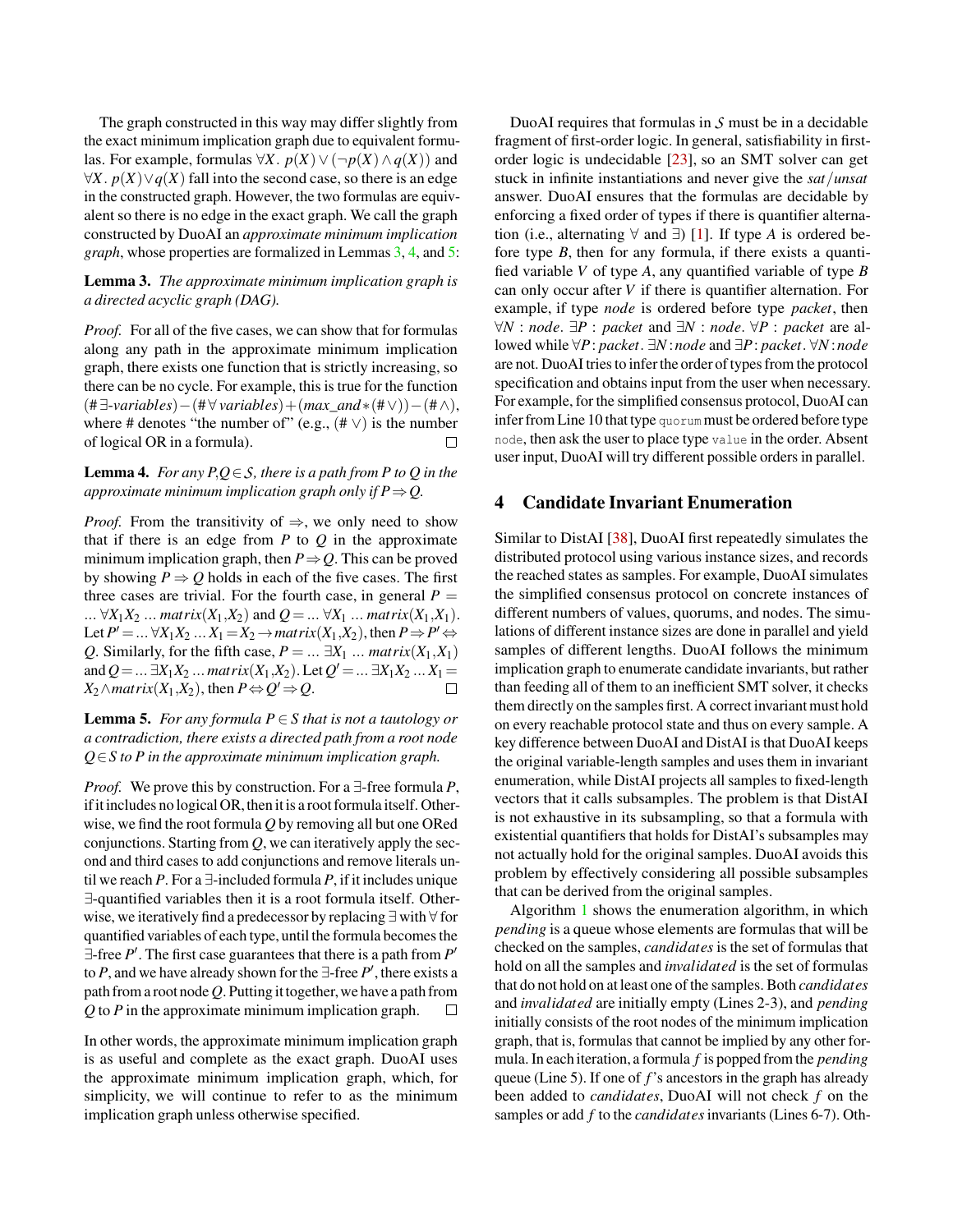<span id="page-5-1"></span>

Figure 3: Invariant enumeration procedure based on the minimum implication graph. Suppose formula A and formula C do not hold on all the samples, while the other four formulas hold. Step 1: Only the root node A is in the *pending* queue. Step 2: The root node A is invalidated by the samples. We add its two successors B and C to the *pending* queue. Step 3: Formula B holds on the samples thus being added to *candidates*, while formula C is invalidated and its two successors E and F are added to the *pending* queue. Step 4: Formula E has an ancestor B which is already in *candidates*, so E is simply skipped instead of being checked on the samples. Formula F holds on the samples and is added to *candidates*.

#### <span id="page-5-0"></span>Algorithm 1 Invariant Enumeration Algorithm

Input: Distributed protocol *P*, invariant search space *S*, a set of samples from protocol simulation *samples* Output: Candidate invariants

- 1: graph := build\_minimum\_implication\_graph $(P, S)$
- 2: candidates, invalidated  $:= 0,0$
- 3: pending  $:=$  graph.rootNodes
- 4: while pending.notEmpty() do
- 5:  $f :=$  pending.dequeue()

```
6: if graph.ancestors(f) ∩ candidates \neq0 then
 7: continue
 8: if check_inv_holds(f , samples) then
 9: candidates := candidates \cup \{f\}10: else
11: invalidated := invalidated ∪ { f }
12: for next_f \in \text{graph}.successors(f) do
13: if next_f \notin candidates and next_f \notin invalidated
           and next_f \notin pending then
```
14: pending.enqueue(*next*\_*f*) 15: return candidates

erwise, DuoAI will check *f* on the samples and if it holds, add it to *candidates* (Lines 8-9). If *f* does not hold on at least one sample, DuoAI will add it to *invalidated* (Line 11), and add its successors, which are formulas weaker than *f* , to the *pending* queue if they have not already been added (Lines 12-14).

Figure [3](#page-5-1) shows an example of invariant enumeration using the graph in Figure [2.](#page-2-0) DuoAI starts from the root nodes, iteratively goes down the minimum implication graph, and checks formulas against the samples. Because of this design, formulas D and E are never checked against the samples and are not added to the candidates, because their predecessor B, a formula stronger than both D and E, is already a candidate invariant. This design not only saves time checking formulas on samples, but also avoids burdening the SMT solver later

with checking the inductiveness of redundant invariants. More importantly, this procedure guarantees that the resulting invariants, formulas B and F in this example, are the strongest candidate invariants that hold on the samples, which is formally stated in the following theorem:

<span id="page-5-2"></span>**Theorem 1.** *For any correct invariant*  $I \in S$  *held by the protocol P, at the end of invariant enumeration, either 1) I*∈*candidates, or 2) one of I's ancestors Ianc*∈*candidates.*

*Proof.* Consider three cases: 1) *I* has been checked on the samples, 2) *I* has been added to the *pending* queue but was not checked on samples, and 3) *I* has been never added to the *pending* queue. In the first case, since *I* is a correct invariant held by the protocol, it must hold on all the samples and will be added to *candidates* (Lines 8-9), so *I*∈*candidates*. In the second case, after *I* is popped from the *pending* queue, there must be an ancestor *Ianc* of *I* already in *candidates* (Line 6), otherwise *I* will be checked on the samples, so  $I_{anc} \in candidates$ . In the third case, we show that an ancestor  $I_{anc} \in candidates$ exists. From Lemma [5,](#page-4-2) there must be a path from a root node *I*<sup>0</sup> to *I*, namely  $I_0, I_1, \ldots, I$ . On Line 3 the root node  $I_0$  is added to the *pending* queue. Since *I*<sup>0</sup> is added to the *pending* queue and *I* is not, let  $I_k$  be the last formula on the path  $I_0, I_1, \ldots, I$  that is ever added to the *pending* queue. After  $I_k$  is dequeued, there are three possible branches to take: Lines 6-7, Lines 8-9, or Lines 10-14. If it takes Lines 6-7, then there is an ancestor  $I_{anc}$  of  $I_k$ such that  $I_{anc} \in candidates$ . If it takes Lines 8-9, then  $I_k$  will be added to *candidates* so  $I_k$  can be the ancestor  $I_{anc}$  of  $I$  such that *Ianc*∈*candidates*. If it takes Lines 10-14, its successors will be added to the *pending* queue unless the branch condition at Line 13 evaluates to false. From our hypothesis,  $I_k$  is last formula on path  $I_0$ ,..., $I_k$ , $I_{k+1}$ ,..., $I$  that is ever added to the *pending* queue. Thus, the branch condition for  $I_{k+1}$  must evaluate to false, so  $e$ ither *I*<sub>*k*+1</sub>∈ *candidates* or *I*<sub>*k*+1</sub>∈ *invalidated*. However, *I*<sub>*k*+1</sub> must be added to the *pending* queue before it can be added to either *candidates* or *invalidated*, a contradiction.  $\Box$ 

Theorem [1](#page-5-2) says that any correct invariant has either itself or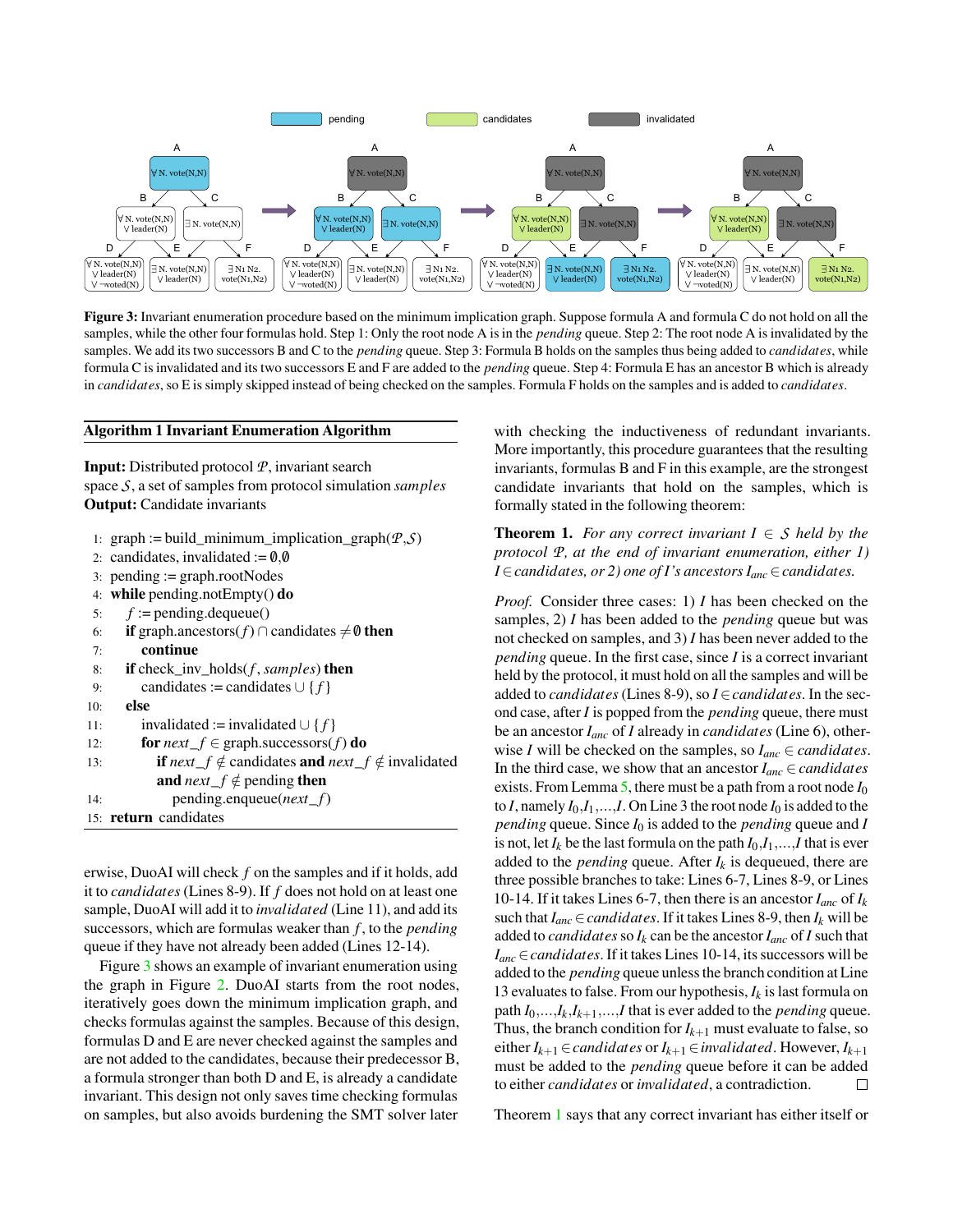<span id="page-6-0"></span>

Figure 4: Possible (left) and impossible (right) candidate invariants after enumeration. Formulas C and E are correct invariants held by the protocol. It is possible that after enumeration, *candidates* =  $\{C,D\}$ (left). Correct invariant C is in the candidate invariants itself. For correct invariant E, its ancestor D is in the candidate invariants. Theorem [1](#page-5-2) guarantees that *candidates* =  ${B,F}$  is not a possibility after enumeration, because for correct invariant C, neither itself nor its lone ancestor A is in the candidate invariants.

its ancestor (a stronger formula) in the candidate invariants. Figure [4](#page-6-0) gives an illustration. A direct corollary is that, the set of candidate invariants after the enumeration is at least as strong as the correct invariant in *S*.

### <span id="page-6-3"></span>5 Top-down Invariant Refinement

Based on Theorem [1,](#page-5-2) the candidate invariants can only be *too strong*, so DuoAI can monotonically weaken the candidate invariants until a correct inductive invariant is reached, which we refer to as top-down invariant refinement. Algorithm [2](#page-6-1) shows the top-down refinement algorithm. In each iteration, DuoAI feeds the current candidate invariants to Ivy. Ivy invokes the Z3 SMT solver to check the inductiveness of each candidate invariant and the safety property. Ivy will return which invariants fail the check; if there are none, the correct inductive invariant has been found (Lines 4-5). If the safety property fails, there is no point to weaken it, and the system returns NotProvable (Lines 6-7). If one of the candidate invariants fails, DuoAI moves it from *candidates* to *invalidated* (Lines 9-10), then adds its successors (i.e., formulas that can be implied by the failed invariant) to *candidates* so long as the successor does not have a reachable ancestor in *candidates* and has not already been invalidated (Lines 12-13). An ancestor of a node is reachable if there is a path from the ancestor to the node along which no node is invalidated.

Figure [5](#page-7-0) shows an example of top-down refinement. Suppose the current candidate invariants include formulas B and F, and by invoking the Z3 SMT solver, Ivy indicates that B is not inductive. Formulas D and E are not in *candidates*, because they can be implied by formula B which is already in *candidates*. After B is invalidated, both D and E will be added to *candidates* to let Ivy decide their inductiveness in future iterations. Alternatively, if formula F is invalidated by Ivy, no formula will be added to *candidates* because F has no successor in the minimum implication graph of search space *S*.

#### <span id="page-6-1"></span>Algorithm 2 Top-down Invariant Refinement Algorithm

Input: Distributed protocol *P*, minimum implication graph *graph*, candidate invariants from enumeration*CI* Output: Either an inductive invariant *II*, or NotProvable

|     | 1: candidates, invalidated := $CI$ , 0                          |  |  |  |  |  |  |  |
|-----|-----------------------------------------------------------------|--|--|--|--|--|--|--|
|     | 2: while candidates.not $Empty()$ do                            |  |  |  |  |  |  |  |
| 3:  | failed_inv := Ivy_check( $P$ , candidates)                      |  |  |  |  |  |  |  |
| 4:  | <b>if</b> failed inv is None then                               |  |  |  |  |  |  |  |
| 5:  | return candidates                                               |  |  |  |  |  |  |  |
| 6:  | <b>else if</b> failed_inv = safety_property <b>then</b>         |  |  |  |  |  |  |  |
| 7:  | return NotProvable                                              |  |  |  |  |  |  |  |
| 8:  | else                                                            |  |  |  |  |  |  |  |
| 9:  | candidates := candidates $\{ \text{failed\_inv} \}$             |  |  |  |  |  |  |  |
| 10: | invalidated := invalidated $\cup$ {failed inv}                  |  |  |  |  |  |  |  |
| 11: | for next_inv $\in$ graph.successors(failed_inv) do              |  |  |  |  |  |  |  |
| 12: | graph.reachable_ancestors(next_inv)<br>if<br>∩                  |  |  |  |  |  |  |  |
|     | candidates = $\emptyset$ and next_inv $\notin$ invalidated then |  |  |  |  |  |  |  |
| 13: | candidates := candidates $\cup$ {next inv}                      |  |  |  |  |  |  |  |
|     | 14: return NotProvable                                          |  |  |  |  |  |  |  |

By weakening failed invariants based on the minimum implication graph rather than discarding them, DuoAI can guarantee that it never overweakens invariants to bypass the correct invariants in between. In other words, top-down refinement has a theoretical guarantee to eventually find an inductive invariant if one exists in the search space, as stated in the following theorem:

<span id="page-6-2"></span>Theorem 2. *For any protocol P and finite search space S, if there exists an inductive invariant II*<sup>∗</sup> ⊂*S that can prove the safety property, then Algorithm [1](#page-5-0) followed by Algorithm [2](#page-6-1) will output such an inductive invariant II in finite time.*

*Proof.* The key is to prove that the while loop (Lines 2-13) maintains the following loop invariant: For any invariant *I*∈*II*<sup>\*</sup>, either 1) *I*∈*candidates*, or 2) there exists a reachable ancestor  $I_{anc}$  of I such that  $I_{anc} \in candidates$ . The loop invariant says that after any rounds of invariant weakening, the candidate invariants must be still at least as strong as the correct invariants. If Algorithm [2](#page-6-1) terminates, it is impossible to have the safety property fail (Line 7). The only possibility is that a correct inductive invariant is returned (Line 5).

Theorem [1](#page-5-2) guarantees that the loop invariant holds before entering the loop. We only need to prove that if this loop invariant holds at the beginning of round *k* of invariant weakening, it must still hold at the beginning of round  $k+1$ . This proof is done by construction for each *I*∈*II*<sup>∗</sup> . From the induction hypothesis, at the beginning of round  $k$ , either 1)  $I \in candidates$ , or 2) a reachable ancestor *Ianc*∈*candidates*. In the first case, *I* cannot have been invalidated during round  $k$  because  $I \in H^*$ , so *I*∈*candidates* still holds at the beginning of iteration *k*+1. In the second case, the invalidated invariant must either be on or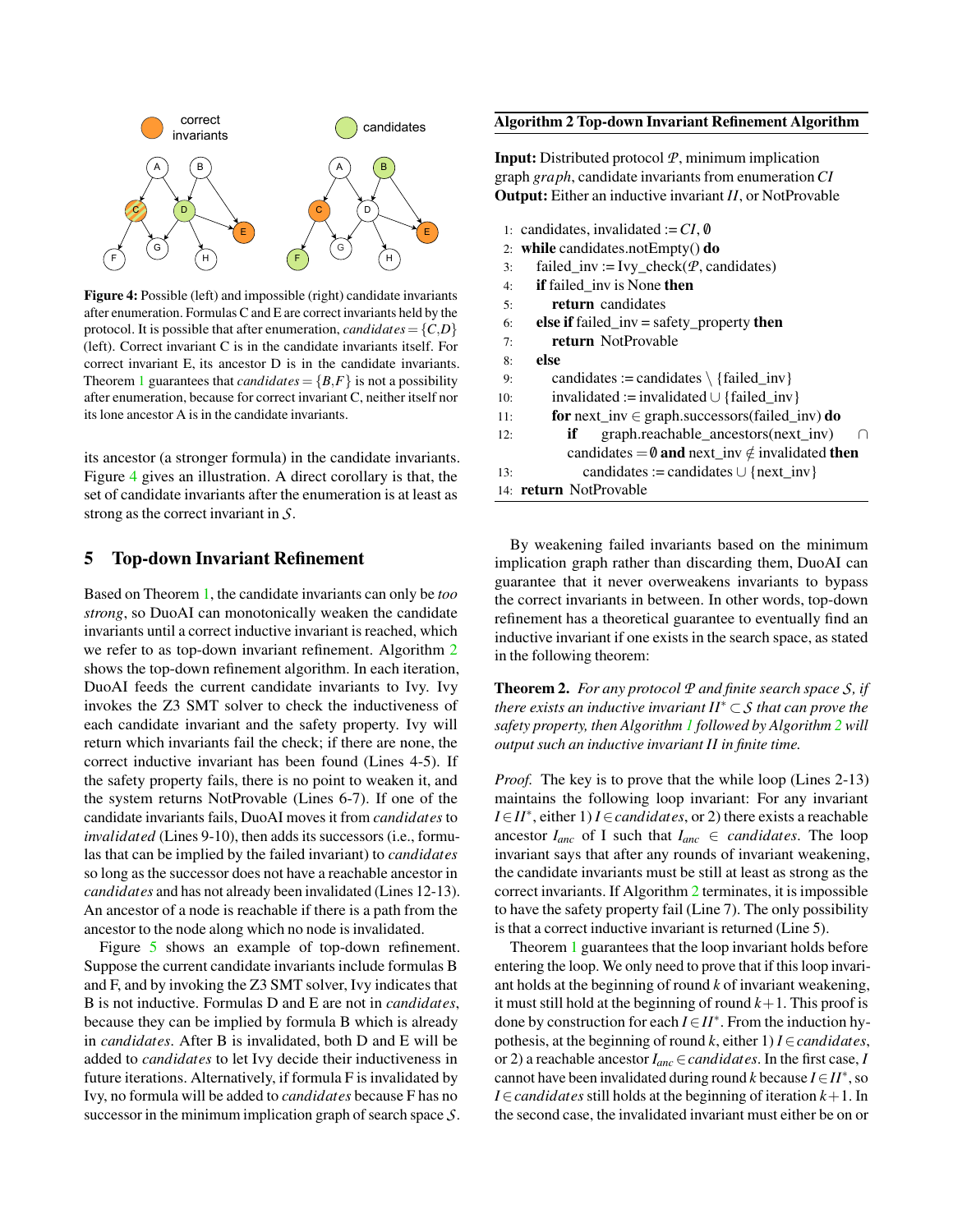<span id="page-7-0"></span>

Figure 5: One round of top-down refinement. Suppose candidate invariant B fails the Ivy check. DuoAI removes B from *candidates* and adds its successors D and E to *candidates*.

not on the path from *Ianc* to *I*. If it is not on the path,*Ianc* remains a reachable ancestor of *I* and *Ianc*∈*candidates*still holds at the beginning of iteration  $k+1$ . If it is on the path, let  $I_d$  be the successor of the invalidated invariant on the path. From Lines 11- 13, either  $I_d$  is added to *candidates*, in which case  $I_d$  can be the new *I<sub>anc</sub>* for iteration  $k+1$ , or *I<sub>d</sub>* has a reachable ancestor  $I_e \in$ *candidates*, in which case we choose  $I_e$  as the new  $I_{anc}$  for iteration  $k+1$ . In all cases, we can find either *I* or a reachable ancestor *Ianc* in the candidate set, therefore the loop invariant holds.

Now we only need to prove that Algorithm [2](#page-6-1) terminates, which follows from three observations: 1) In each loop iteration a formula is removed from *candidates* (Line 9); 2) each formula can only be added to *candidates* once (Lines 10  $\&$  12); and 3) the formula search space *S* is finite.  $\Box$ 

### <span id="page-7-3"></span>6 Bottom-up Invariant Refinement

Although top-down refinement provides a strong theoretical guarantee of finding an inductive invariant, it may take too long or run out of memory given limited computing resources if there are too many unnecessary invariants to consider. For the simplified consensus protocol in Figure [1,](#page-1-0) besides the four invariants  $(1)(2)(3)(4)$  $(1)(2)(3)(4)$  $(1)(2)(3)(4)$  $(1)(2)(3)(4)$ , many other invariants hold for the protocol but are unnecessary to prove the inductiveness of the safety property, for example,

$$
\forall V: value, Q: quorum. \exists N: node.
$$
  
member(N,Q) \land (leader(N) \lor \neg decided(N,V)). (10)

Invariants such as Eq.  $(10)$  do not affect the soundness of DuoAI, but they will significantly slow down the validation of candidate invariants by the SMT solver. If there are *m* candidate invariants, validating each invariant takes  $O(m)$ time in the worst case, since the inductiveness of one invariant can depend on any other invariant, so checking all candidate invariants can take  $O(m^2)$  time. Adding unnecessary invariants can increase validation time quadratically.

The key issue though is not just how many unnecessary invariants there are, but whether they have quantifier alternation (i.e., alternating  $\forall$  and  $\exists$ ), which we observe causes

#### <span id="page-7-2"></span>Algorithm 3 Bottom-up Invariant Refinement Algorithm

Input: Distributed protocol *P*, minimum implication graph *graph*, candidate invariants from enumeration*CI* Output: Either an inductive invariant *II*, or NotProvable

#### Procedure 1

- 1:  $CI_{\forall} := \{I | I \in CI \land I \text{ is } \exists \text{-free}\}$
- 2: *core* := Algorithm2( $P$ , *graph* $\forall$ ,  $CI_{\forall}$ )
- 3: *noncore* :=*CI*\*core*
- Procedure 2
- 4:  $CE := \emptyset$
- 5: for *sub* in *powerset*(*noncore*) do
- 6: if ∃*s*∈*CE*. invs\_hold\_on\_state(*sub*,*s*) then
- 7: continue
- 8: result := Algorithm2(*P*, *graph*, *core*∪*sub*)
- 9: if result = NotProvable then
- 10: *s* <sup>a</sup>−→*s* ′ := get\_counterexample()
- 11:  $CE := CE \cup \{s\}$
- 12: else
- 13: return result
- 14: return NotProvable

SMT solvers to struggle. For the Paxos protocol, a correct inductive invariant set of size 14 can be validated in less than a second. If we add 10 correct but unnecessary invariants with quantifier alternation, the validation will take 5 minutes. If we add 20 such invariants, the validation will take over 3 hours.In contrast, the chord ring maintenance protocol [\[21\]](#page-15-1) with 149 ∀-only invariants only takes 8 seconds to validate.

However, a correct distributed protocol typically has a clear and human-understandable intuition, which leads to concise invariants [\[10\]](#page-14-3). This motivates our bottom-up invariant refinement algorithm shown in Algorithm [3.](#page-7-2) In essence, the algorithm tries to identify a small set of correct *and* helpful invariants that can eventually prove the safety property.  $\S 8$ shows that the combination of bottom-up with top-down refinement provides fast performance for finding inductive invariants across a wide-range of protocols.

<span id="page-7-1"></span>Algorithm [3](#page-7-2) consists of two procedures. In Procedure 1, DuoAI first extracts all the ∀-only invariants from the candidate invariants (Line 1), which are guaranteed to be the strongest ∀ only invariants that hold on the samples. Then, DuoAI runs the top-down refinement algorithm (Line 2) using only the universal invariants and the universal portion of the minimum implication graph by removing all nodes representing existentially quantified formulas. The safety property is neglected in this topdown refinement. In this way, the ∀-only invariants are monotonically weakened until they become inductive, regardless of whether the safety property can be proved (it probably cannot). Recall that we call the now inductive ∀-only invariants the universal inductive core. DuoAI then puts every enumerated candidate invariant that is not in the universal inductive core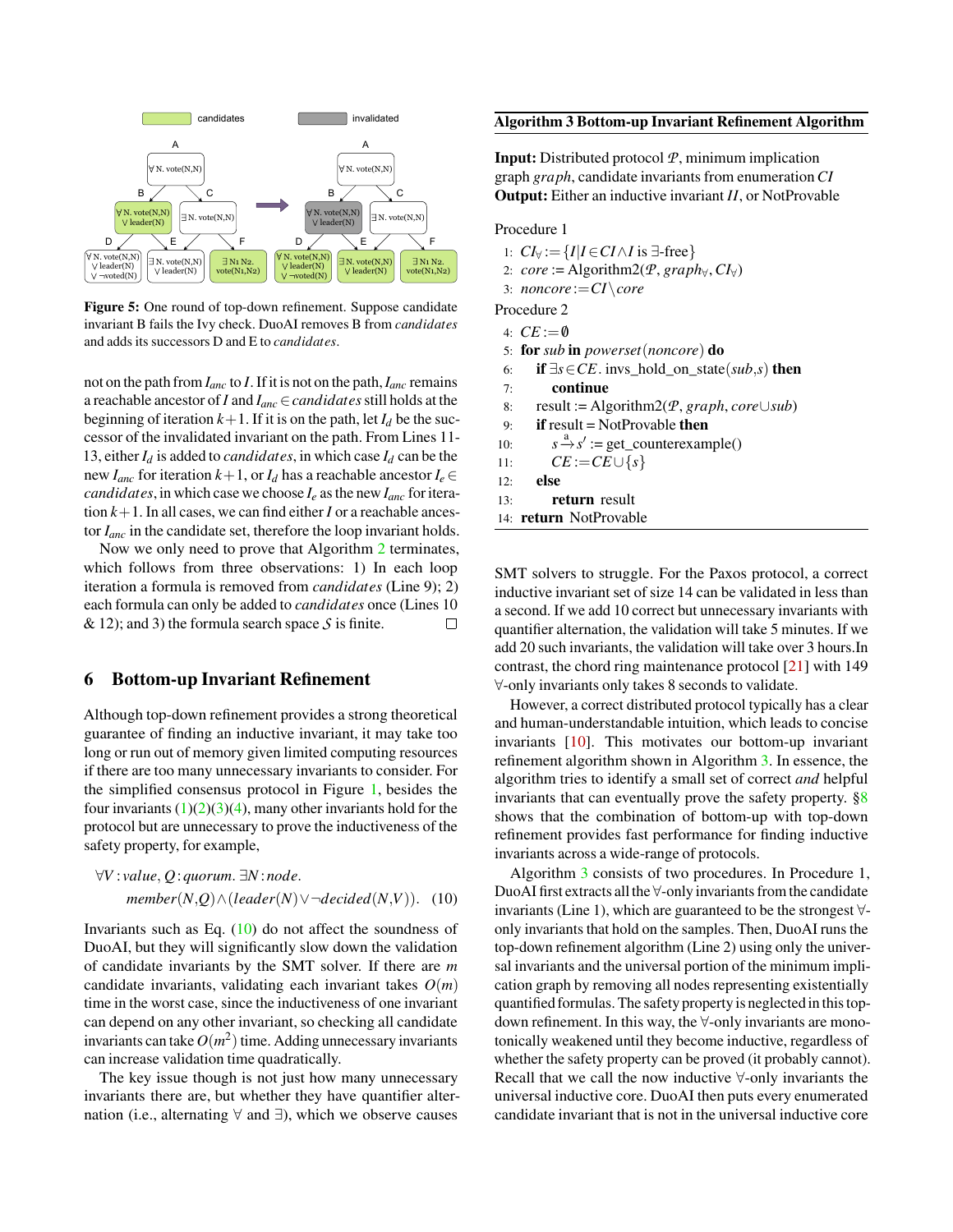into *noncore* (Line 3). *noncore* mainly consists of formulas with existential quantifiers, but also includes ∀-only formulas that are not in the core, whose inductiveness may depend on ∃ included invariants. For example, for the simplified consensus protocol, the universal inductive core includes five candidate invariants, which are exactly the equivalent forms of Eq. [\(1\)](#page-2-1), [\(2\)](#page-2-2), and [\(4\)](#page-2-4). There are 14 non-core candidate invariants, 13 of which have quantifier alternation, including Eq.  $(3)$  and  $(10)$ .

Based on our observation that SMT solvers struggle with quantifier alternation, we expect *noncore* formulas will have a much higher cost of checking. Procedure 2 aims to identify a *small* subset of *noncore* to strengthen the candidate invariants, such that the conjunction of the universal inductive core and the subset (denoted as *core*∪*sub*), or their weaker forms, can prove the safety property. Procedure 2 enumerates each subset *sub* of *noncore* (Line 5), and runs the monotonic weakening algorithm (Algorithm [2\)](#page-6-1) on *core*∪*sub* (Line 8). If Algorithm [2](#page-6-1) returns NotProvable (Line 9), DuoAI moves on to consider the next subset. Otherwise, Algorithm [2](#page-6-1) outputs a correct inductive invariant (Line 13). The enumeration of subsets is conducted in increasing order of size, starting from the  $\emptyset$ , followed by all single formulas from *noncore*, then pairs, triples, and so on.

Whenever Algorithm [2](#page-6-1) finds the safety property failed and reports NotProvable, Ivy returns a counterexample of inductiveness  $s \stackrel{a}{\rightarrow} s'$  (Line 10), which means starting from a protocol state *s* satisfying the safety property and the candidate invariants, and taking an action *a*, the system reaches a new state s' where the safety property is violated.<sup>[1](#page-8-0)</sup> If we view the samples from protocol simulation as positive samples on which the invariants must hold, then we can view these counterexample states *s* as negative samples which the invariants must exclude. DuoAI needs to identify and include another invariant *I* that does *not* hold on *s*, so that the counterexample  $s \stackrel{a}{\rightarrow} s'$  can be excluded. When enumerating a subset of *noncore*, Procedure 2 first checks if the subset can exclude all counterexamples seen so far (Line 6). If there exists one counterexample state *s* on which all invariants in the subset hold, or in other words, the counterexample cannot be excluded, the monotonic weakening algorithm is bound to fail, because if a stronger invariant cannot exclude the counterexample, then its weaker forms cannot either. So Procedure 2 simply moves on to enumerate the next subset (Line 7).

For the simplified consensus protocol, when  $sub = 0$ , the safety property fails and Ivy gives the counterexample  $s =$  ${\}$ *vote*( $n_1, n_1$ ) = *vote*( $n_1, n_2$ ) = *vote*( $n_2, n_1$ ) = *vote*( $n_2, n_2$ ) =  $false, \, \, \text{voted}(n_1) \, = \, \text{voted}(n_2) \, = \, \text{false}, \, \, \text{leader}(n_1) \, = \,$  $\text{leader}(n_2) = \text{true}, \text{member}(n_1, q) = \text{member}(n_2, q) =$ *true*,  $decided(n_2, v_1) = true, decided(n_1, v_1) =$ *decided*( $n_1, v_2$ ) = *decided*( $n_2, v_2$ ) = *f alse*}. Eq. [\(3\)](#page-2-3) does not hold on *s*, so it can exclude this counterexample. In contrast, Eq. [\(10\)](#page-7-1) holds on *s*, so the counterexample will

persist even if Eq. [\(10\)](#page-7-1) is added to the candidate set. Therefore, DuoAI will skip Eq. [\(10\)](#page-7-1) and try Eq. [\(3\)](#page-2-3), and run Algorithm [2](#page-6-1) on its conjunction with the universal core, which gives a correct inductive invariant set consisting of Eq.  $(1)(2)(3)(4)$  $(1)(2)(3)(4)$  $(1)(2)(3)(4)$  $(1)(2)(3)(4)$ .

Although counterexamples can be used for top-down refinement, DuoAI currently does not because Ivy cannot return counterexamples in batch. When Ivy is configured to return a counterexample, it terminates once it identifies the first broken invariant. This is inefficient for top-down refinement, but for bottom-up refinement, counterexamples are only needed for the safety property, so DuoAI puts the safety property on top of other invariants and Ivy will give the desired counterexample.

Like top-down refinement, bottom-up refinement has a theoretical guarantee to eventually find an inductive invariant if one exists in the search space, as stated in the following theorem:

Theorem 3. *For any protocol P and finite search space S, if there exists an inductive invariant II*<sup>∗</sup> ⊂*S that can prove the safety property, then Algorithm [1](#page-5-0) followed by Algorithm [3](#page-7-2) will output such an inductive invariant II in finite time.*

*Proof.* We first prove that Algorithm [3](#page-7-2) terminates in finite time. This directly follows from three facts: 1) *powerset*(*noncore*) is a finite set so the for loop (Line 5) has a finite number of iterations; 2) In each loop iteration, there is at most one invocation of Algorithm [2](#page-6-1) (Line 8); and 3) From Theorem [2,](#page-6-2) Algorithm [2](#page-6-1) terminates in finite time.

To prove the soundness of Algorithm [3,](#page-7-2) we first observe that if Algorithm [3](#page-7-2) outputs an invariant, it must be a correct inductive invariant, because the output must come from Algorithm [2,](#page-6-1) in which the output can only occur when the safety property is proved.

Now we prove that there will be an output invariant eventually. Observe that *noncore*∈ *powerset*(*noncore*) (Line 5). When *sub*=*noncore*, we have*CI* ⊂*core*∪*sub*, then Line 8 degenerates to Algorithm [2](#page-6-1) in [§5.](#page-6-3) From Theorem [2,](#page-6-2) we know a correct inductive invariant will be outputted.  $\Box$ 

For both the top-down and bottom-up refinement, if NotProvable is returned, we know the protocol cannot be verified using invariants in the search space *S*. DuoAI will try a larger search space by increasing either *max*\_*literal*, *max*\_*or*, *max*\_*and*, or *max*\_*exists*, or the per-domain number of quantified variables. By default, DuoAI alternates among the five in a round-robin manner. DuoAI sets the initial  $max$ <sup> $line{1}$ </sup> $i$ *teral* = 4,  $max$ <sup> $i$ </sup> $or$  =  $max$ <sup> $i$ </sup> $and$  = 3, and  $max$ <sup> $i$ </sup> $exists$  = 1 unless the safety property already involves  $k \geq 2$  existentially quantified variables, in which case DuoAI sets *max*\_*exists*=*k*. DuoAI sets the initial number of quantified variables for domain *T* as the maximum number of variables of type *T* in any relation. For example, the relation vote(N1:node,N2:node) guarantees type node has at least two variables.

Because SMT solvers are much less efficient at checking invariants with existential quantifiers, and many distributed protocols are provable by  $\forall$ -only invariants [\[21\]](#page-15-1), DuoAI runs

<span id="page-8-0"></span><sup>&</sup>lt;sup>1</sup>In general, other than showing an invariant is not inductive, a counterexample may also show an invariant does not hold at the protocol initial state. But this cannot happen to the safety property, unless the protocol is wrong.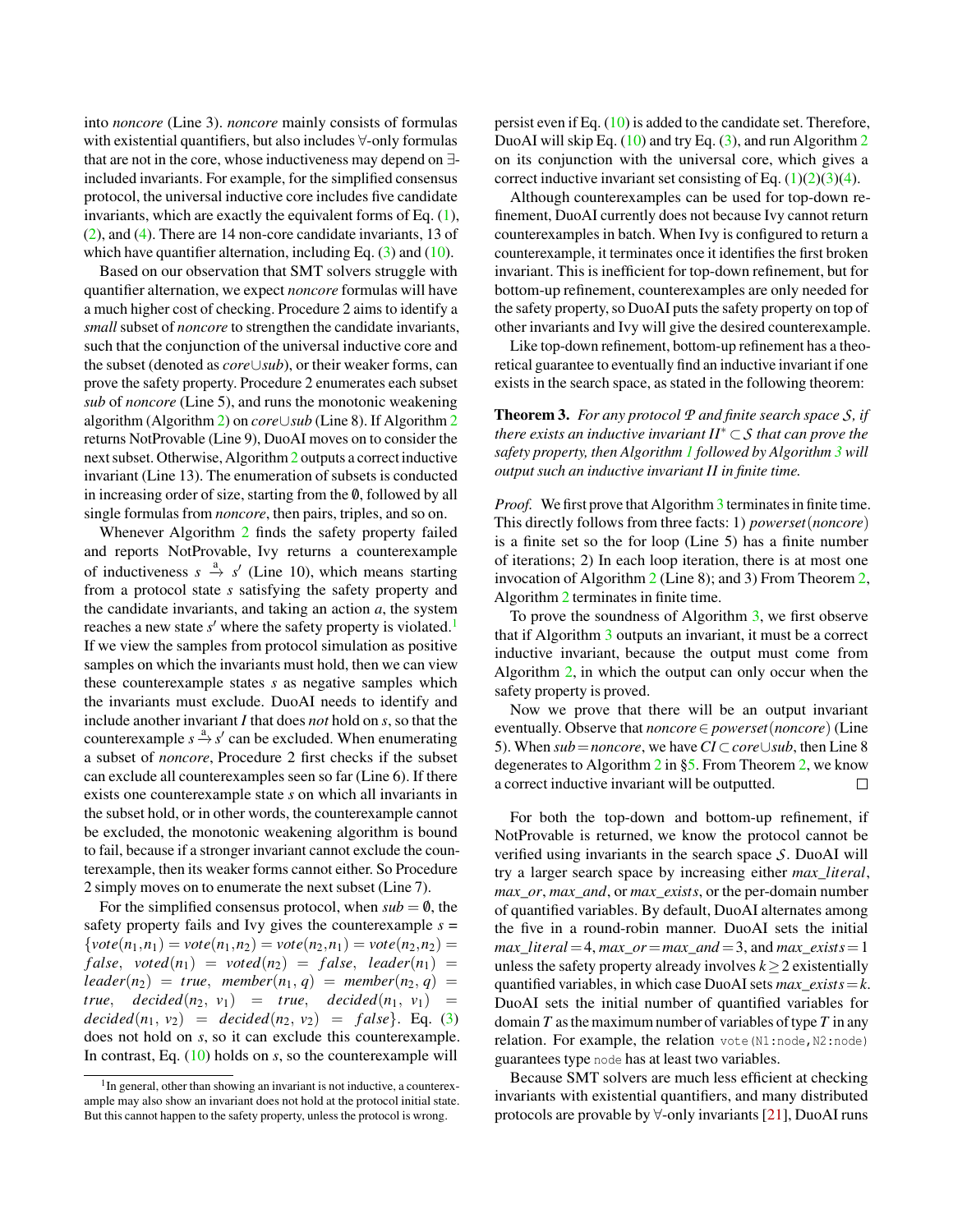a ∀-only instance (i.e., *max*\_*exists*=0) in parallel. The ∀-only instance only runs top-down refinement, as bottom-up refinement degenerates to the same top-down refinement (Line 2).

### 7 Optimizations Based on Mutual Implication

In using the minimum implication graph, DuoAI introduces several optimizations based on mutual implication relations among formulas. These relations further prune the search space and avoid redundant candidate invariants. DuoAI considers two kinds of mutual implication relations, 1) *P*<sub>1</sub> ∧*P*<sub>2</sub>∧...∧*P*<sub>*k*</sub>  $\Rightarrow$  *Q*, and 2) *P*<sub>1</sub> ∧*P*<sub>2</sub>∧...∧*P*<sub>*k*</sub>  $\Leftrightarrow$  *Q*. Although the latter is a special case of the former, DuoAI treats them differently. We refer to *Q* as a *conjunction implied formula* in the former and an *equivalently decomposable formula* in the latter. Since checking inductiveness has a quadratic complexity with the number of invariants, these optimizations have a significant improvement on efficiency.

Conjunction implied formulas. DuoAI identifies conjunction implied formulas to avoid redundant candidate invariants. Given a mutual implication relation  $P_1 \wedge P_2 \wedge ... \wedge P_k \Rightarrow Q$ , if all  $P_1$ ,  $P_2$ , ...,  $P_k$  are already in the candidate invariants, DuoAI will mark *Q* as a conjunction implied formula and not add *Q* to the candidate invariants. Later during refinement, if one of  $P_1$ ,  $P_2$ ,  $\ldots$   $P_k$  is invalidated by Ivy, then the conjunction implied invariant *Q* is no longer redundant and will be added to the candidate invariants.

For example, suppose we have a disk replication protocol with the following three invariants:

$$
\forall E: epoch, R: replica. \,crashed(E,R) \rightarrow \neg readable(E,R) \quad (11)
$$

$$
\forall E: epoch. \ \exists R: replica. \ readable(E,R) \tag{12}
$$

$$
\forall E: epoch. \exists R: replica. \neg crashed(E,R). \tag{13}
$$

One can check that among Eq.  $(11)(12)(13)$  $(11)(12)(13)$  $(11)(12)(13)$ , no formula can imply another. But the conjunction of Eq.  $(11)$  and  $(12)$  can imply Eq.  $(13)$ . This is because Eq.  $(12)$  says that for every epoch *E*, there must be a readable replica *R*. Then from Eq.  $(11)$ , the readable replica *R* cannot be crashed. Therefore, for every epoch *E*, there must be a replica *R* that does not crash, which is expressed by Eq.  $(13)$ . If Eq.  $(11)$  and  $(12)$  are already candidate invariants, DuoAI will mark Eq. [\(13\)](#page-9-2) as a conjunction implied formula and not add it to the candidate invariants.

There are many classes of mutual implication relations in first-order logic. DuoAI identifies three classes of conjunction implied formulas to prune candidate invariants; in each class, the first two formulas mutually imply the third:

1. Replace a literal with a weaker literal, as discussed in the example Eq.  $(11)(12)(13)$  $(11)(12)(13)$  $(11)(12)(13)$ :

$$
P_1 = \forall X. r(X) \rightarrow s(X)
$$
  
\n
$$
P_2 = prefix. (r(X) \land ...) \lor ...
$$
  
\n
$$
Q = prefix. (s(X) \land ...) \lor ...
$$

2. Conjunct a literal with a weaker literal:

$$
P_1 = \forall X. r(X) \rightarrow s(X)
$$
  
\n
$$
P_2 = prefix. (r(X) \land ...) \lor ...
$$
  
\n
$$
Q = prefix. (r(X) \land s(X) \land ...) \lor ...
$$

3. "Merge" a ∀ formula and an ∃ formula:

$$
P_1 = \exists X. r(X)
$$
  
\n
$$
P_2 = \forall X. s(X) \lor ...
$$
  
\n
$$
Q = \exists X. (r(X) \land s(X)) \lor ...
$$

In all three classes, *r* and *s* can be generalized to conjunctions (e.g.,  $r_1(X)$  ∧ ¬ $r_2(X)$ , ¬ $s_1(X)$  ∧  $s_2(X)$  ∧  $s_3(X)$ ). A key advantage of this optimization is that given a finite search space, DuoAI can identify conjunction implied formulas based on invariants within that search space, even though the conjunction of invariants is not in that search space.

Equivalently decomposable formulas. DuoAI also identifies equivalently decomposable formulas to avoid redundant candidate invariants. Given a mutual implication relation *P*<sub>1</sub> ∧*P*<sub>2</sub> ∧... ∧*P*<sub>*k*</sub>  $\Leftrightarrow$  *Q*, DuoAI will mark *Q* as an equivalently decomposable formula and never add *Q* to the candidate invariants. Later during refinement, if one of  $P_1$ ,  $P_2$ , ...  $P_k$  is invalidated by Ivy, *Q* will also be invalidated and therefore there is never any reason to consider *Q* further as a candidate invariant.

For example, suppose the disk replication protocol has invariant:

$$
\forall E: epoch. \ \exists R_1, R_2: replica.
$$
  
readable $(E, R_1) \land \text{writeble}(E, R_2).$  (14)

<span id="page-9-2"></span><span id="page-9-1"></span><span id="page-9-0"></span>There is no need to ever include such an invariant in the candidate set, because it is equivalently decomposable to invariants  $(15)$  and  $(16)$ .

<span id="page-9-5"></span><span id="page-9-4"></span><span id="page-9-3"></span>
$$
\forall E: epoch. \ \exists R: replica. \ readable(E,R) \tag{15}
$$

$$
\forall E: epoch. \, \exists R: replica. \, \text{writable}(E,R). \tag{16}
$$

However, suppose we slightly modify invariant  $(14)$  to one of the following two formulas:

$$
\forall E: epoch. \ \exists R_1: replica. \\
readable(E,R_1) \land writtenble(E,R_1) \qquad (17)
$$
  

$$
\forall E: epoch. \ \exists R_1, R_2: replica.
$$

<span id="page-9-7"></span><span id="page-9-6"></span>
$$
R_1 \neq R_2 \land readable(E, R_1) \land writtenble(E, R_2). \tag{18}
$$

These invariants are not equivalently decomposable to invariants  $(15)$  and  $(16)$ . Take Eq.  $(17)$  as an example. One can verify that  $(17) \Rightarrow (15) \land (16)$  $(17) \Rightarrow (15) \land (16)$  $(17) \Rightarrow (15) \land (16)$  $(17) \Rightarrow (15) \land (16)$  $(17) \Rightarrow (15) \land (16)$ , but  $(15) \land (16) \neq (17)$ , because Eq. [\(17\)](#page-9-6) requires the same replica to be both readable and writable, while for Eq.  $(15)$  and  $(16)$ , it is possible to have one readable replica and a different writable replica.

DuoAI identifies if a formula is equivalently decomposable based on the structure of the formula itself by considering two classes of equivalently decomposable formulas. One class is embodied by the following lemma: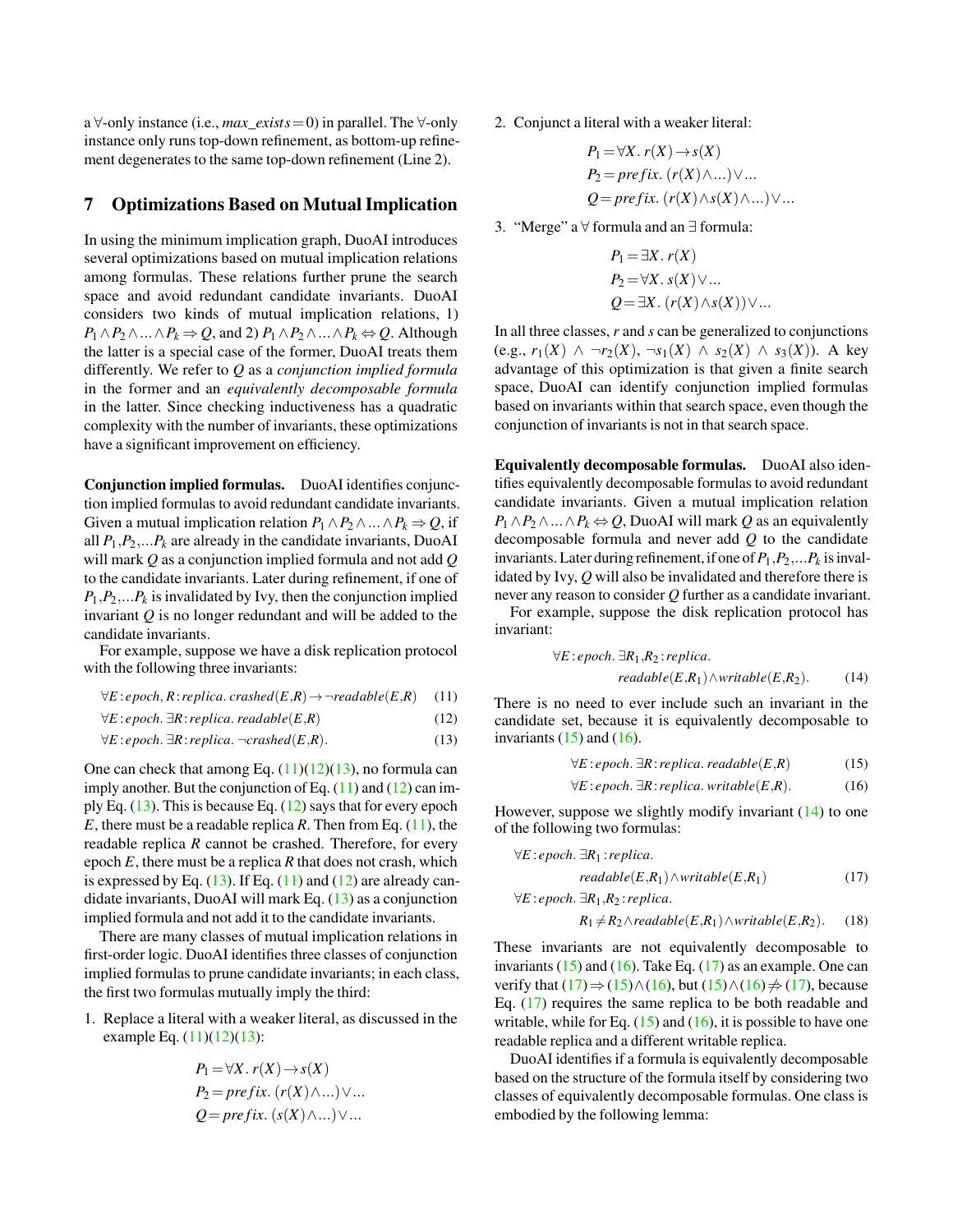<span id="page-10-5"></span>Lemma 6. *For a formula F in prenex and disjunctive normal form, we build a graph G<sup>C</sup> for each conjunctionC in F. G<sup>C</sup> has one node for each literal, and an edge between two literals if and only if they share an existentially quantified variable. If for some C* in *F*, the graph  $G_C$  has  $k \geq 2$  connected components, *then F is equivalently decomposable into k formulas.*

*Proof.* For simplicity, here we show the proof for  $k = 2$  (i.e., the literals in C form two connected components). If there are  $k > 2$ connected components, then the same analysis below will show that formula *F* is equivalently decomposable into *k* formulas.

Literals that share ∃-variables must be in the same connected component. So we can divide the ∃-variables into two sets  ${Y_1, ..., Y_m}$  and  ${Z_1, ..., Z_n}$ . The first connected component can only include  $∃$ -variables  $Y_1$ ,... $Y_m$ , while the second can only include  $Z_1$ ,..., $Z_n$ . Assume the quantifier prefix has shape  $\forall X_1 \dots X_s \exists Y_1 \dots Y_m Z_1 \dots Z_n$ . We use  $\vec{X}, \vec{Y}, \vec{Z}$  to denote  $X_1 \dots X_s$ ,  $Y_1 \ldots Y_m$ , and  $Z_1 \ldots Z_n$ . The proof can be generalized to any alternating ∀/∃ using skolemization.

Let  $f(\vec{X}, \vec{Y})$  be the disjunction of literals in the first connected component, and  $g(\vec{X}, \vec{Z})$  be the disjunction of literals in the second connected component. Let  $h(\overline{X}, \overline{Y}, \overline{Z})$  be the disjunction of all conjunctions other than*C* in formula *F*. Then formula *F* can be rewritten as:

$$
\forall \vec{X} \exists \vec{Y} \vec{Z}. (f(\vec{X}, \vec{Y}) \land g(\vec{X}, \vec{Z})) \lor h(\vec{X}, \vec{Y}, \vec{Z}). \tag{19}
$$

We now show that, Eq.  $(19)$  is equivalently decomposable into:

$$
\forall \vec{X} \exists \vec{Y} \vec{Z}.\ f(\vec{X}, \vec{Y}) \lor h(\vec{X}, \vec{Y}, \vec{Z}) \tag{20}
$$

$$
\forall \vec{X} \exists \vec{Y} \vec{Z}. \ g(\vec{X}, \vec{Z}) \lor h(\vec{X}, \vec{Y}, \vec{Z}). \tag{21}
$$

It is trivial that Eq.  $(19)$  implies both Eq.  $(20)$  and  $(21)$ . We now show the interesting direction — the conjunction of Eq.  $(20)$ and  $(21)$  implies Eq.  $(19)$ . Suppose both Eq.  $(20)$  and  $(21)$  hold. For any  $\vec{X}$ , consider two cases: 1)  $\exists \vec{Y} \vec{Z}$ .  $h(\vec{X}, \vec{Y}, \vec{Z})$ . In this case Eq. [\(19\)](#page-10-1) directly holds. 2)  $\forall \vec{Y} \vec{Z}$ .  $\neg h(\vec{X}, \vec{Y}, \vec{Z})$ . Then ac-cording to Eq. [\(20\)](#page-10-2),  $\exists \vec{Y}_1 \vec{Z}_1$ .  $f(\vec{X}, \vec{Y}_1)$ . Similarly, from Eq. [\(21\)](#page-10-3),  $\exists \vec{Y}_2 \vec{Z}_2$ . *g*( $(\vec{X}, \vec{Z}_2)$ ). If we select  $\vec{Y}_1$  and  $\vec{Z}_2$ , then we have  $f(\vec{X}, \vec{Y}_1) \wedge f(\vec{Z}_2)$  $g(\vec{X}, \vec{Z_2})$ , so Eq. [\(19\)](#page-10-1) still holds. Putting the two cases together, when both Eq. [\(20\)](#page-10-2) and [\(21\)](#page-10-3) are true, Eq. [\(19\)](#page-10-1) must be true.  $\square$ 

The proof also gives an algorithm to find the *k* decomposed formulas. Figure [6](#page-10-4) shows how to apply Lemma [6](#page-10-5) on the aforementioned formulas. For Eq. [\(14\)](#page-9-5), the two literals *readable*(*E*,*R*<sub>1</sub>) and *writable*(*E*,*R*<sub>2</sub>) share no  $\exists$ -quantified variable ( $E$  is  $\forall$ -quantified), so there is no edge between the two literals. The graph has two connected components, so Eq. [\(14\)](#page-9-5) is equivalently decomposable into two formulas (Eq.  $(15)(16)$  $(15)(16)$ ). For Eq. [\(17\)](#page-9-6), the two literals share an  $\exists$ -quantified variable *R*1, so there is an edge between the two literals and the graph is connected, which means Eq. [\(17\)](#page-9-6) cannot be decomposed in this way. The same analysis can be applied to Eq. [\(18\)](#page-9-7).

We note a corollary of Lemma [6.](#page-10-5) For an ∃-free formula, it is equivalently decomposable if it has any conjunction.

<span id="page-10-4"></span>

Figure 6: Checking equivalently decomposability of formulas  $(14)(17)(18)$  $(14)(17)(18)$  $(14)(17)(18)$  (from left to right).

For example,  $\forall X$ .  $p(X) \land q(X)$  is equivalent with the pair ∀*X*.  $p(X)$  and ∀*X*.  $q(X)$ . This indicates that we do not need to consider any conjunction when enumerating ∀-only formulas, a significant reduction in search space.

The other class of equivalently decomposable formulas that DuoAI identifies is embodied in the following:

<span id="page-10-7"></span><span id="page-10-6"></span>
$$
\forall X_1 X_2.\,matrix(X_1,X_2)\tag{22}
$$

$$
\forall X_1.\,matrix(X_1,X_1)\tag{23}
$$

<span id="page-10-8"></span>
$$
\forall X_1 X_2. X_1 \neq X_2 \rightarrow matrix(X_1, X_2) \tag{24}
$$

<span id="page-10-1"></span>One can check that Eq.  $(22)$  is equivalently decomposable to Eq.  $(23)$  and  $(24)$ , and will therefore not be added as a candidate invariant. In general, DuoAI only considers formulas whose leading ∀-quantified variables are unique. Similar optimizations have been used in DistAI [\[38\]](#page-15-2).

### <span id="page-10-2"></span><span id="page-10-0"></span>8 Evaluation

<span id="page-10-3"></span>Experimental setup. To demonstrate the performance of DuoAI, we implemented and evaluated DuoAI on 27 distributed protocols from multiple sources [\[12,](#page-14-5) [13,](#page-14-2) [21,](#page-15-1) [27,](#page-15-3) [28\]](#page-15-4), including those that can only be proved by inductive invariants with ∃-quantifiers. The DuoAI implementation consists of 6.1K lines of C++ code for invariant enumeration and refinement, compiled by gcc 7.5.0, and 2.3K lines of Python code running with Python 3.8.10 for protocol simulation. For comparison, we also ran 6 other invariant inference tools: SWISS [\[10\]](#page-14-3), IC3PO [\[8,](#page-14-6) [9\]](#page-14-7), FOL-IC3 [\[13\]](#page-14-2), DistAI [\[38\]](#page-15-2), UPDR [\[12\]](#page-14-5), and I4 [\[21\]](#page-15-1). All experiments were performed on a Dell Precision 5829 workstation with a 4.3GHz 28-core Intel Xeon W-2175, 62GB RAM, and a 512GB Intel SSD Pro 600p, running Ubuntu 18.04.

We configured the alternative invariant inference tools following their best practices. SWISS requires the user to bound the search space by specifying 4 parameters, including the number of existentially quantified variables and the number of literals in a formula. For every protocol, we use the same parameter settings as in SWISS's own evaluation [\[10\]](#page-14-3). IC3PO and I4 require the user to specify a finite instance size for their model checkers to work on. For IC3PO, we only specified the minimum size and the tool itself could determine how to increase the instance size. For I4, we started from the minimum size where the protocol can function and iteratively increased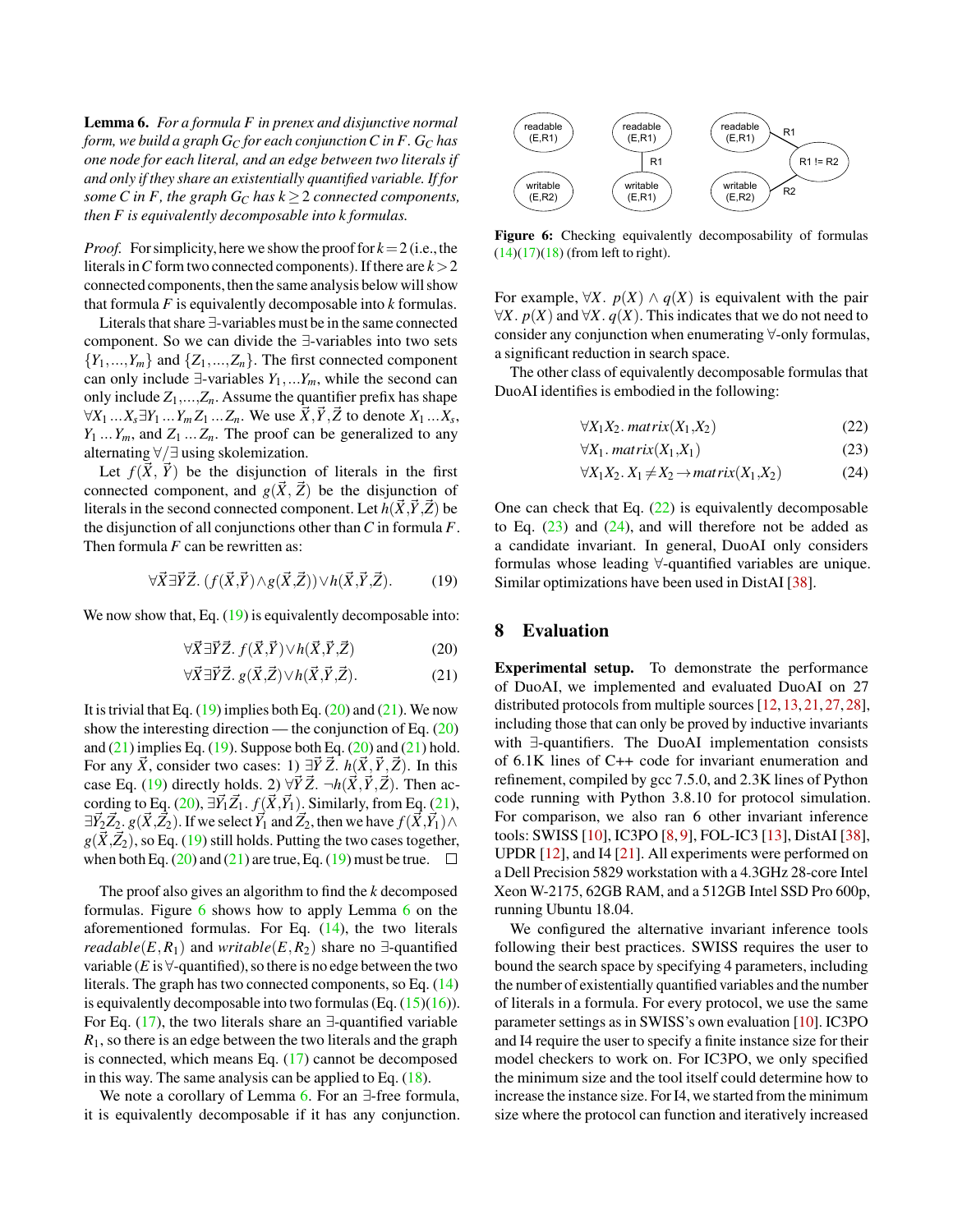the instance size upon failure (e.g.,  $node = 2, node = 3, ...$ ). FOL-IC3 provides a ∀-only mode and a default mode. We ran both and report the runtime of whichever succeeded first.

Results summary. Table [1](#page-12-0) shows the running time in seconds for each tool on each protocol. For each protocol, we also report the number of relations and lines of code in its Ivy specification; for example, Figure [1](#page-1-0) is a simplified version of consensus epr. The top portion of the table shows protocols provable with a ∀-only inductive invariant, while the bottom portion shows protocols that can only be proved with a ∃ included inductive invariant. We allowed each tool to spend up to an entire week trying to solve each protocol. For protocols that a tool fails to solve, we report "fail" if the tool terminated without an inductive invariant, "error" if the tool itself returned an error, "Z3 error" if the underlying SMT solver used returned an error, "memout" if the tool ran out of memory and terminated, and "timeout" if the tool did not complete within a week.

DuoAI dominates all other tools in the number of protocols it solves, solving all but 1 of the 27 protocols. SWISS cannot solve 8 protocols, FOL-IC3 and IC3PO cannot solve 9 protocols, DistAI and UPDR cannot solve 13 protocols, while I4 cannot solve 15 protocols. DuoAI is the only tool that solves all ∀-only protocols, is the only tool that solves Paxos as well as all other non-Paxos protocols with ∃ quantifiers, and is the only tool that solves 3 of the more complex Paxos variants, including multi-Paxos, stoppable Paxos, and fast Paxos. There were no protocols solvable by another tool that were not solved by DuoAI.

DuoAI also dominates all other tools in how fast it solves the protocols, solving 15 of the protocols faster than any other tool. DuoAI is faster than SWISS on all but 3 of the protocols solved by SWISS, is faster than IC3PO on all but 3 of the protocols solved by IC3PO, is faster than FOL-IC3 on all but 2 of the protocols solved by FOL-IC3, and is faster than UPDR on all of the protocols solved by UPDR. DuoAI is up to 3 orders of magnitude faster than each of these protocols. DuoAI is faster than DistAI on all but 5 of the protocols solved by DistAI, and is faster than I4 on all but 2 of the protocols solved by I4. DuoAI is up to an order of magnitude faster than either DistAI or I4. The speed differences versus DistAI and I4 appear less in part because neither could solve any of the protocols with existential quantifiers. In most cases in which DuoAI is slower than other protocols, it is by at most a few seconds.

Detailed comparison and discussion. For the protocols provable with ∀-only invariants, DuoAI is the only tool that solves all 15 protocols. On ∀-only protocols, DuoAI's ∀-only instance is similar to DistAI, without subsampling and with mutual implication optimization and parallelism in simulation. DuoAI beats DistAI on 10 protocols. Unlike DuoAI, DistAI times out on ticket lock, which we discovered is due to a bug in the implementation of its protocol simulation. Chord ring maintenance is the only protocol on which DuoAI is much

slower than DistAI. DistAI only allows invariants as disjunction of literals, and implements an invariant as a vector<int>. In contrast, DuoAI considers invariants in disjunctive normal form, so an invariant is a disjunction of conjunction of literals, implemented as a set<vector<int>>. This makes invariant operation slower in DuoAI. Chord ring maintenance is the only ∀-provable protocol that takes significant time on candidate invariant enumeration so the overhead is exacerbated.

For the protocols that require invariants with ∃-quantifiers to prove, DuoAI solves 11 out of 12 protocols, more than any other tool. DuoAI only fails on vertical paxos, which other tools also fail on. DistAI, I4, and UPDR fail on all of these protocols because they can only generate ∀-only invariants. IC3PO solves 4 protocols and fails on 3 protocols, but runs out of memory on 6 protocols, because it requires model checking to infer invariants on a finite instance. For more complex protocols like fast Paxos, the model checker requires too large of an instance size. In contrast, DuoAI searches in formula space and its performance does not depend (exponentially) on instance size.

For the complex Paxos-family protocols, only SWISS also verified Paxos and flexible Paxos, though it required several hours to do so. All other tools failed on all Paxos-family protocols. In contrast, DuoAI verified Paxos and flexible Paxos in less than 2 minutes. Only DuoAI verified multi-Paxos, stoppable Paxos, and fast Paxos.

As the only other tool that solves Paxos, it is instructive to compare SWISS with DuoAI. Similar to DuoAI, SWISS also enumerates candidate invariants given a bounded search space and checks their inductiveness using the SMT solver. However, it has two fundamental differences compared with DuoAI. First, SWISS relies exclusively on the SMT solver to tell the correctness of invariants, while DuoAI also uses the samples from protocol simulation to filter out invalid invariants. As we demonstrated in [§6,](#page-7-3) SMT calls can be expensive with quantifier alternation and will negatively affect performance. Second, SWISS struggles to find mutually inductive invariants, i.e., a bundle of invariants that are inductive together but none are inductive individually. This is because SWISS can only build the invariant set by adding one and only one invariant each time and keep the set inductive. In the lock server async and the sharded key-value store protocols, where mutually inductive invariants are required to prove the safety property, SWISS has to manually increase the maximum number of literals from 6 to 9. This allows the mutually inductive invariants to be conjuncted into one big invariant, but results in a much larger search space and long runtimes of 44 and 128 minutes, respectively. DuoAI enumerates candidate invariants following the minimum implication graph and generates the strongest candidate invariants. The mutually inductive invariants (or their stronger forms) are guaranteed to be in the candidate invariants together. DuoAI solved both protocols within 2 seconds.

For the vertical paxos protocol, the human-expert inductive invariants include an invariant with 8 literals. Even after the optimization based on mutual implication, it still has 7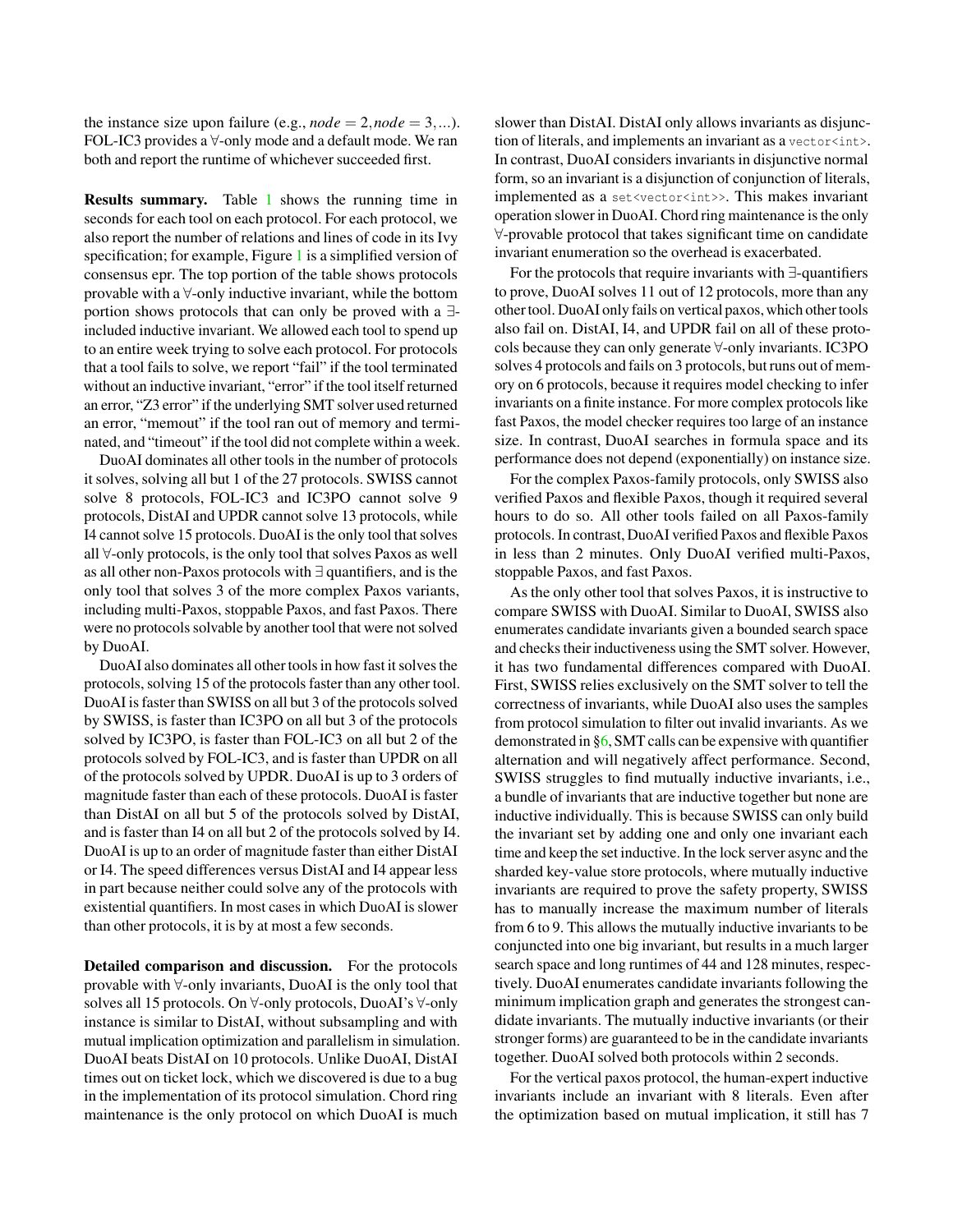<span id="page-12-0"></span>

| Distributed protocol       | Relations      | Loc | DuoAI  | <b>SWISS</b> | IC3PO               | FOL-IC3  | DistAI  | <b>UPDR</b> | I4     |
|----------------------------|----------------|-----|--------|--------------|---------------------|----------|---------|-------------|--------|
| chord ring maintenance     | 8              | 123 | 200.9  | timeout      | 17.1                | timeoutc | 58.0    | Z3 error    | 673    |
| consensus forall           | 7              | 55  | 11.9   | 40.3         | 457                 | 1500     | 15.6    | 59.0        | 122    |
| consensus wo decide        | 6              | 46  | 3.9    | 26.1         | 160                 | 24.8     | 8.5     | 24.8        | 27.5   |
| database chain replication | 13             | 96  | 9.5    | 108951       | 4.5                 | 559      | 90.3    | 57.6        | 66.6   |
| decentralized lock         | $\overline{2}$ | 21  | 9.9    | 5.8          | 24.3                | 69.0     | 10.2    | 51.0        | 20.7   |
| distributed lock           | 4              | 43  | 6.1    | timeout      | 12856               | 1660     | 15.3    | 63568       | 195    |
| ring leader election       | 3              | 45  | 3.5    | 14.3         | memout              | 10.8     | 2.9     | 103         | 5.3    |
| learning switch ternary    | 4              | 45  | 14.2   | 308          | 23.8                | timeout  | 24.7    | 1334        | 12.9   |
| learning switch quad       | $\overline{c}$ | 21  | 52.4   | 1322         | 63.6                | timeout  | 372     | 273         | memout |
| lock server async          | 5              | 45  | 1.9    | 2625         | 5.6                 | 4.8      | 1.1     | 4.4         | 8.7    |
| lock server sync           | $\overline{2}$ | 21  | 1.3    | 1.0          | 3.2                 | 1.0      | 0.9     | 3.3         | 0.6    |
| sharded key-value store    | 3              | 31  | 1.9    | 7662         | 5.4                 | 9.7      | 1.2     | 3.5         | error  |
| ticket lock                | 5              | 49  | 23.9   | fail         | 56.2                | 58.1     | timeout | 143         | fail   |
| toy consensus forall       | 4              | 27  | 1.9    | 5.9          | 3.0                 | 5.4      | 3.1     | 3.4         | 9.4    |
| two-phase commit           | 7              | 70  | 1.5    | 9.1          | 4.7                 | 4.8      | 2.0     | 9.4         | 10.2   |
| client server ae           | $\overline{4}$ | 28  | 1.5    | 5.2          | 2.3                 | 355      | timeout | fail        | fail   |
| client server db ae        | 7              | 48  | 3.1    | 33.7         | memout <sup>1</sup> | 4822     | timeout | fail        | fail   |
| consensus epr              | 7              | 52  | 4.8    | 28.8         | 1118                | 471      | timeout | fail        | memout |
| hybrid reliable broadcast  | 12             | 120 | 1211.2 | fail         | memout <sup>1</sup> | 931      | error   | fail        | error  |
| sharded kv no lost keys    | 3              | 32  | 2.1    | 1.8          | 4.8                 | 3.7      | timeout | fail        | error  |
| toy consensus epr          | 4              | 25  | 2.6    | 4.3          | 2.4                 | 32.9     | timeout | fail        | fail   |
| Paxos                      | 9              | 75  | 60.4   | 16665        | fail <sup>i</sup>   | timeout  | timeout | timeout     | memout |
| flexible Paxos             | 10             | 77  | 78.7   | 28337        | memout <sup>1</sup> | timeout  | timeout | fail        | memout |
| multi-Paxos                | 10             | 91  | 1549   | timeout      | fail                | timeout  | timeout | timeout     | memout |
| stoppable Paxos            | 11             | 118 | 4051   | error        | fail                | timeout  | error   | timeout     | error  |
| fast Paxos                 | 12             | 102 | 26979  | timeout      | memout              | memout   | timeout | fail        | error  |
| vertical Paxos             | 12             | 120 | memout | timeout      | memout              | memout   | error   | fail        | error  |

c The SWISS authors reported that FOL-IC3 solved chord ring maintenance [\[10\]](#page-14-3), but we found that the chord.pyv file they used has 3 bugs. i The IC3PO authors [\[8,](#page-14-6) [9\]](#page-14-7) reported that IC3PO succeeded on client server db ae (17 s), hybrid reliable broadcast (587 s), Paxos (568 s), and flexible Paxos (561 s). However, they retrofitted the protocols and manually provided clauses with quantifier alternation that could appear in the invariants, which is difficult to do without first knowing the ground-truth invariants. The 4 protocols have much simpler inductive invariants when expressed on top of these clauses, with all except the simplest, client server db ae, becoming ∃-free. Ivy fails when checking the invariants generated by IC3PO for Paxos and flexible Paxos. The IC3PO authors [\[9\]](#page-14-7) imply that the invariants had to be manually checked against the human-expert invariants.

Table 1: Comparison of different tools for finding inductive invariants for 27 distributed protocols (running time in seconds).

literals. Under the minimum per-domain number of quantified variables that can encode the human-expert invariants, there are 60 predicates that can appear in the invariants. Considering their negations, the size of the invariant search space is at the magnitude of  $120^7 \approx 4e14$ , well exceeding the computational power of a normal workstation. In comparison, for fast paxos, the largest invariant includes 5 literals, and there are 38 predicates. The size of the search space is at the magnitude of 3*e*9. For vertical Paxos, DuoAI ends with a universal core and a set of checked non-core invariants when exhausting memory. These invariants are inductive and can be utilized as hints, although they cannot imply the safety property.

As explained in [§6,](#page-7-3) DuoAI runs top-down refinement, bottom-up refinement, and a ∀-only instance in parallel. Not surprisingly, the  $\forall$ -only instance generates the inductive invariants first for all 15 protocols that do not require existential quantifiers. Among the 11 protocols solved by DuoAI that require existential quantifiers, the top-down refinement gives the inductive invariants first for the 5 simpler protocols — client server ae, client server db ae, toy consensus

epr, consensus epr, and sharded kv no lost keys. The bottom-up refinement also succeeded but took longer. For example, for client server db ae, there are 8 candidate invariants in *noncore*. A subset of size 3 was sufficient to prove the safety property. However, the bottom-up refinement would first enumerate and fail on all single invariants and pairs before enumerating the correct triple. This takes more than 3 times longer than top-down refinement, in which after a single round of weakening, DuoAI found an inductive invariant.

For the 6 more complicated protocols with existential quantifiers, including hybrid reliable broadcast and the 5 Paxos-family protocols solved, only the bottom-up refinement generated the inductive invariants. The top-down refinement got stuck at checking the inductiveness of the invariants. For example, for multi-Paxos, after enumeration, DuoAI has a candidate invariant set of size 615, and 581 of them have quantifier alternation. Checking inductiveness of this many formulas is a hopeless task for the Z3 SMT solver. However, to prove the safety property, only 2 of the 581 candidate invariants are needed. In the bottom-up refinement, each time only a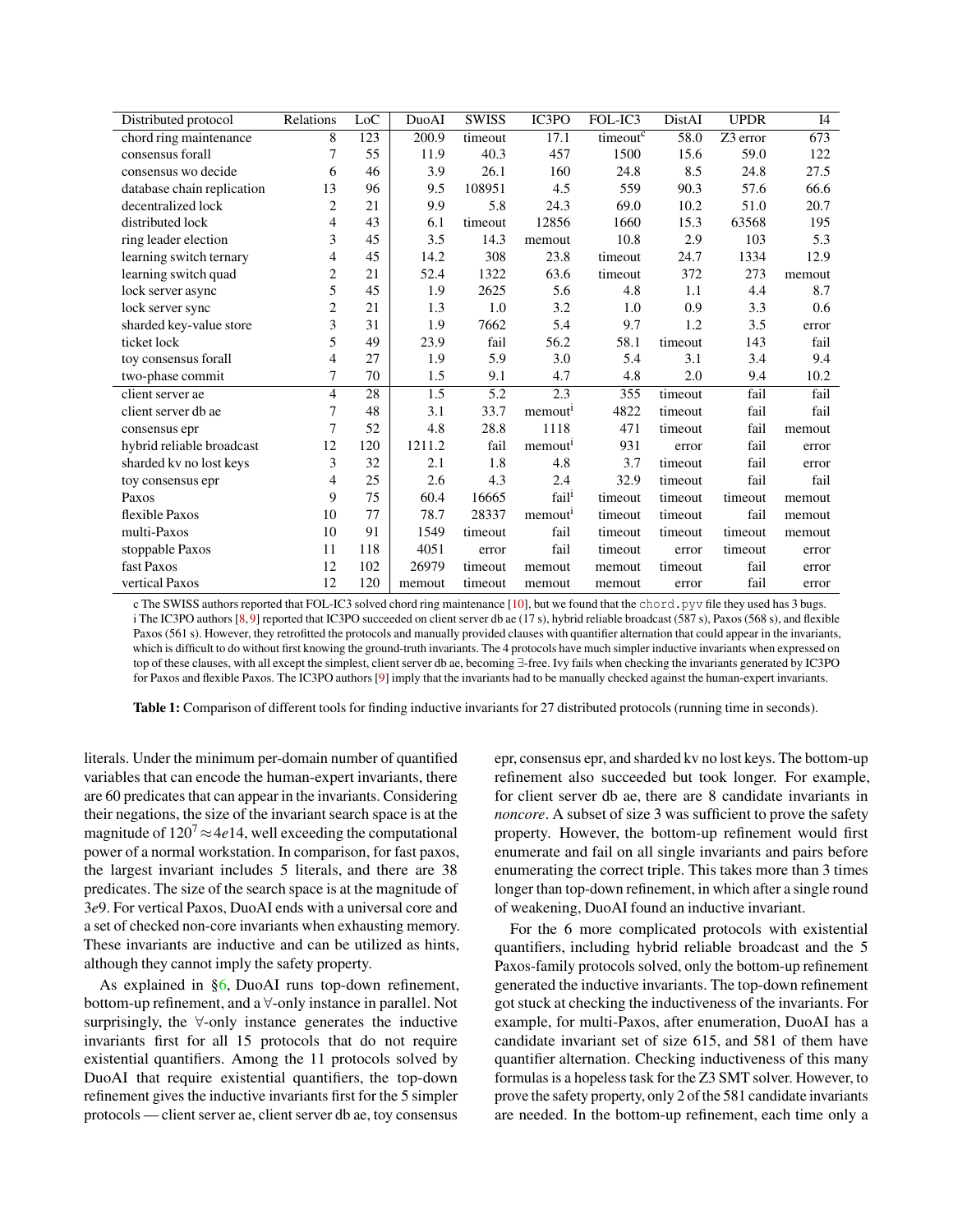small subset of *noncore* invariants conjuncted with the ∀-only core are fed to Ivy, so the Z3 SMT solver could handle the candidate invariants. For Paxos, flexible Paxos, multi-Paxos, and stoppable Paxos, a subset of size 2 were sufficient, while a subset of size 6 was needed for fast Paxos. This also validates our assumption that real-world distributed protocols should have concise invariants, and should not require too many invariants with quantifier alternation to verify.

Limitations By requiring quantifier alternation to conform to a fixed order of types, DuoAI ensures that the verification condition is in a decidable fragment of first-order logic. However, without decidability, an SMT solver may still succeed. For client server db ae and hybrid reliable broadcast, the invariants written by human experts are not in a decidable fragment, yet they can be efficiently verified by the SMT solver. For both protocols, DuoAI found alternative inductive invariants within the decidable fragment. If a protocol cannot be verified in decidable logic, DuoAI will fail to prove it.

# 9 Related Work

Many studies [\[11,](#page-14-0) [17,](#page-14-8) [20,](#page-14-1) [31,](#page-15-6) [34](#page-15-7)[–36\]](#page-15-8) verify the correctness of distributed protocols with manually given inductive invariants. Early systems [\[12,](#page-14-5) [21,](#page-15-1) [29,](#page-15-9) [38\]](#page-15-2) for automatically inferring inductive invariants do not work for invariants with ∃-quantifiers which are required for protocols such as Paxos, though pdH [\[29\]](#page-15-9) can find inductive invariants for retrofitted Paxos-family protocols without ∃-quantifiers.

Recent systems consider invariants with ∃-quantifiers. FOL-IC3 [\[13\]](#page-14-2) generates an invariant candidate that can separate a positive and negative example set, and iteratively adds more examples until the invariant is correct. It has no theoretical guarantee of success. Its heavy use of SMT queries to validate as well as synthesize invariants makes it slow in practice, timing out on even protocols with ∀-only inductive invariants.

SWISS [\[10\]](#page-14-3) iteratively strengthens an invariant by adding small inductive formulas until the invariant is strong enough to prove the safety property. It was the first tool to automatically verify Paxos. Its inefficiency in exploring the search space and inability to infer mutually inductive invariants make it fail on several protocols solved by alternative tools.

IC3PO [\[8,](#page-14-6) [9\]](#page-14-7) applies model checking on a finite instance similar to I4, while adding support to generalize existentially quantified invariants. The model checker functions well on small instances, but frequently exhausts memory on complex protocols that require larger instances, as shown in Table [1.](#page-12-0)

P-FOL-IC3 [\[14\]](#page-14-9) is concurrent work that extends FOL-IC3 by exploiting parallelism in formula search, introducing the invariant-friendly *k-Term Pseudo-DNF* to bound the search space, and randomly guessing some not-yet-inductive formulas to be eventually inductive, forcing their counterexamples to be excluded. P-FOL-IC3 has no theoretical guarantee and

is less robust in practice due to its randomized nature; it failed in three out of five trials on stoppable Paxos, and two out of five trials on fast Paxos.

The tools discussed above, along with DuoAI, only verify safety properties of distributed protocols. Complementary work has explored connecting verification of protocols to their practical implementations [\[11,](#page-14-0) [31\]](#page-15-6), and verifying liveness properties of distributed protocols [\[26\]](#page-15-10).

AutoML [\[5,](#page-14-10) [18,](#page-14-11) [33\]](#page-15-11) searches for machine learning models and hyperparameters, which may appear similar to finding inductive invariants. However, the inductiveness of invariants has strong correlation, which is difficult to capture for AutoML.

Many automated invariant inference tools have been built for other domains, mostly on learning loop invariants to verify sequential programs [\[3,](#page-14-12)[4,](#page-14-13)[6,](#page-14-14)[7,](#page-14-15)[15,](#page-14-16)[24,](#page-15-12)[25,](#page-15-13)[30,](#page-15-14)[32,](#page-15-15)[37,](#page-15-16)[39\]](#page-16-0). Invariant inference has been used to prove properties on inductive algebraic data types [\[16,](#page-14-17)[22\]](#page-15-17), integer linear dynamical systems [\[19\]](#page-14-18), and deep neural networks [\[2\]](#page-14-19). None of these methods consider nondeterminism in concurrent or distributed settings, thus they cannot be directly applied to distributed protocols.

## 10 Conclusions

DuoAI automatically and efficiently infers inductive invariants for verifying distributed protocols by reducing SMT costs. It introduces the minimum implication graph to define the structure of the invariant search space. This enables efficient enumeration of possible invariants, which are checked on samples from protocol simulation to reduce SMT queries. DuoAI guarantees that the enumerated candidate invariants are at least as strong as any correct invariants. DuoAI then runs top-down and bottom-up refinement in parallel. The former monotonically weakens the candidate invariants following the minimum implication graph. The latter divides the candidate invariants into an SMT-friendly universal inductive core and other noncore invariants, and searches for a small subset of noncore invariants that can be added to the core to prove the safety property of the protocol. Both top-down and bottom-up refinement have strong theoretical guarantees for finding inductive invariants, and their combination is effective at reducing SMT query costs for invariants with existential quantifiers. DuoAI dominates alternative tools in both the number of protocols it verifies and the speed at which it does so, including giving automated proofs for several Paxos variants.

### 11 Acknowledgments

Ji-Yong Shin provided helpful comments on earlier drafts. This work was supported in part by three Amazon Research Awards, a Guggenheim Fellowship, DARPA contract N66001- 21-C-4018, and NSF grants CCF-1918400, CNS-2052947, and CCF-2124080. Ronghui Gu is the Founder of and has an equity interest in CertiK.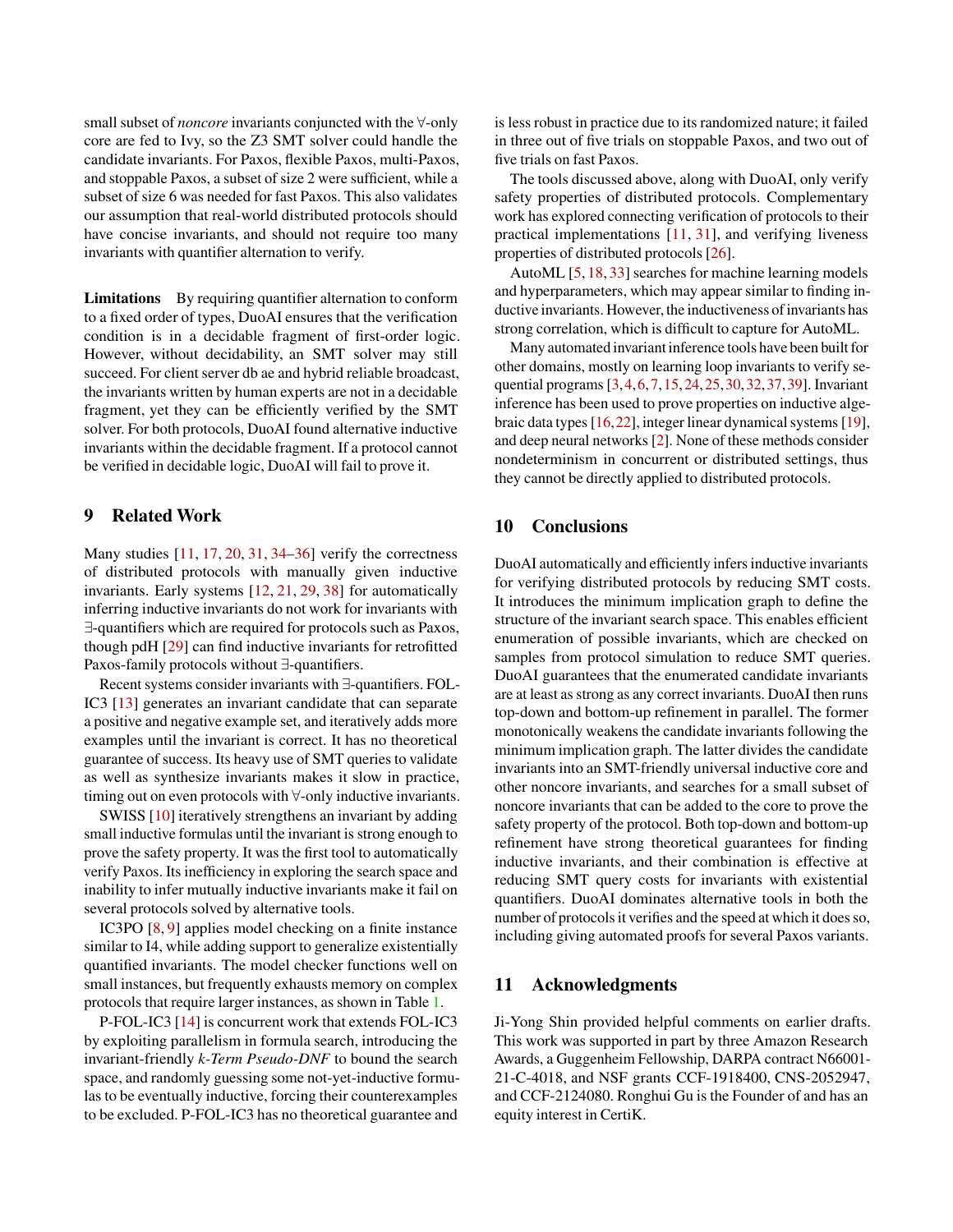# References

- <span id="page-14-4"></span>[1] Decidability in Ivy. [http://microsoft.github.io/](http://microsoft.github.io/ivy/decidability.html) [ivy/decidability.html](http://microsoft.github.io/ivy/decidability.html).
- <span id="page-14-19"></span>[2] Guy Amir, Michael Schapira, and Guy Katz. Towards scalable verification of deep reinforcement learning. In *Proceedings of the 21st Conference on Formal Methods in Computer Aided Design (FMCAD '21)*, pages 193–203, October 2021.
- <span id="page-14-12"></span>[3] Grigory Fedyukovich, Sumanth Prabhu, Kumar Madhukar, and Aarti Gupta. Solving constrained Horn clauses using syntax and data. In *Proceedings of the 18th Conference on Formal Methods in Computer Aided Design (FMCAD '18)*, pages 1–9, October 2018.
- <span id="page-14-13"></span>[4] Grigory Fedyukovich, Sumanth Prabhu, Kumar Madhukar, and Aarti Gupta. Quantified invariants via syntax-guided synthesis. In *Proceedings of the 31st International Conference on Computer Aided Verification (CAV '19)*, pages 259–277, July 2019.
- <span id="page-14-10"></span>[5] Matthias Feurer, Aaron Klein, Jost Eggensperger, Katharina Springenberg, Manuel Blum, and Frank Hutter. Efficient and robust automated machine learning. In *Proceedings of the 29th Conference on Neural Information Processing Systems (NIPS '15)*, pages 2962–2970, December 2015.
- <span id="page-14-14"></span>[6] Pranav Garg, Christof Löding, P Madhusudan, and Daniel Neider. Learning universally quantified invariants of linear data structures. In *Proceedings of the 25th International Conference on Computer Aided Verification (CAV '13)*, pages 813–829, July 2013.
- <span id="page-14-15"></span>[7] Pranav Garg, Daniel Neider, P. Madhusudan, and Dan Roth. Learning invariants using decision trees and implication counterexamples. In *Proceedings of the 43rd Annual ACM SIGPLAN-SIGACT Symposium on Principles of Programming Languages (POPL '16)*, page 499–512, January 2016.
- <span id="page-14-6"></span>[8] Aman Goel and Karem Sakallah. On symmetry and quantification: A new approach to verify distributed protocols. In *Proceedings of the 13th NASA Formal Methods Symposium (NFM '21)*, pages 131–150, May 2021.
- <span id="page-14-7"></span>[9] Aman Goel and Karem A Sakallah. Towards an automatic proof of Lamport's Paxos. In *Proceedings of the 21st Conference on Formal Methods in Computer Aided Design (FMCAD '21)*, pages 112–122, October 2021.
- <span id="page-14-3"></span>[10] Travis Hance, Marijn Heule, Ruben Martins, and Bryan Parno. Finding invariants of distributed systems: It's a small (enough) world after all. In *Proceedings of the 18th USENIX Symposium on Networked Systems Design and Implementation (NSDI '21)*, pages 115–131, April 2021.
- <span id="page-14-0"></span>[11] Chris Hawblitzel, Jon Howell, Manos Kapritsos, Jacob R Lorch, Bryan Parno, Michael L Roberts, Srinath Setty, and Brian Zill. IronFleet: Proving practical distributed systems correct. In *Proceedings of the 25th Symposium on Operating Systems Principles (SOSP '15)*, pages 1–17, October 2015.
- <span id="page-14-5"></span>[12] Aleksandr Karbyshev, Nikolaj Bjørner, Shachar Itzhaky, Noam Rinetzky, and Sharon Shoham. Property-directed inference of universal invariants or proving their absence. *Journal of the ACM*, 64(1), March 2017.
- <span id="page-14-2"></span>[13] Jason R. Koenig, Oded Padon, Neil Immerman, and Alex Aiken. First-order quantified separators. In *Proceedings of the 41st ACM SIGPLAN Conference on Programming Language Design and Implementation (PLDI '20)*, page 703–717, September 2020.
- <span id="page-14-9"></span>[14] Jason R. Koenig, Oded Padon, Sharon Shoham, and Alex Aiken. Inferring invariants with quantifier alternations: Taming the search space explosion. In *Proceedings of the 28th International Conference on Tools and Algorithms for the Construction and Analysis of Systems (TACAS '22)*, pages 338–356, April 2022.
- <span id="page-14-16"></span>[15] Soonho Kong, Yungbum Jung, Cristina David, Bow-Yaw Wang, and Kwangkeun Yi. Automatically inferring quantified loop invariants by algorithmic learning from simple templates. In *Proceedings of the 8th Asian Symposium on Programming Languages and Systems (APLAS '10)*, pages 328–343, November 2010.
- <span id="page-14-17"></span>[16] Yurii Kostyukov, Dmitry Mordvinov, and Grigory Fedyukovich. Beyond the elementary representations of program invariants over algebraic data types. In *Proceedings of the 42nd ACM SIGPLAN International Conference on Programming Language Design and Implementation (PLDI '21)*, page 451–465, June 2021.
- <span id="page-14-8"></span>[17] Leslie Lamport. Byzantizing Paxos by refinement. In *Proceedings of the 25th International Symposium on Distributed Computing (DISC '11)*, pages 211–224, September 2011.
- <span id="page-14-11"></span>[18] Trang T Le, Weixuan Fu, and Jason H Moore. Scaling tree-based automated machine learning to biomedical big data with a feature set selector. *Bioinformatics*, 36(1):250–256, January 2020.
- <span id="page-14-18"></span>[19] Engel Lefaucheux, Joël Ouaknine, David Purser, and James Worrell. Porous invariants. In *Proceedings of 33rd International Conference on Computer Aided Verification (CAV '21)*, pages 172–194, July 2021.
- <span id="page-14-1"></span>[20] Mohsen Lesani, Christian J. Bell, and Adam Chlipala. Chapar: Certified causally consistent distributed key-value stores. In *Proceedings of the 43rd Annual*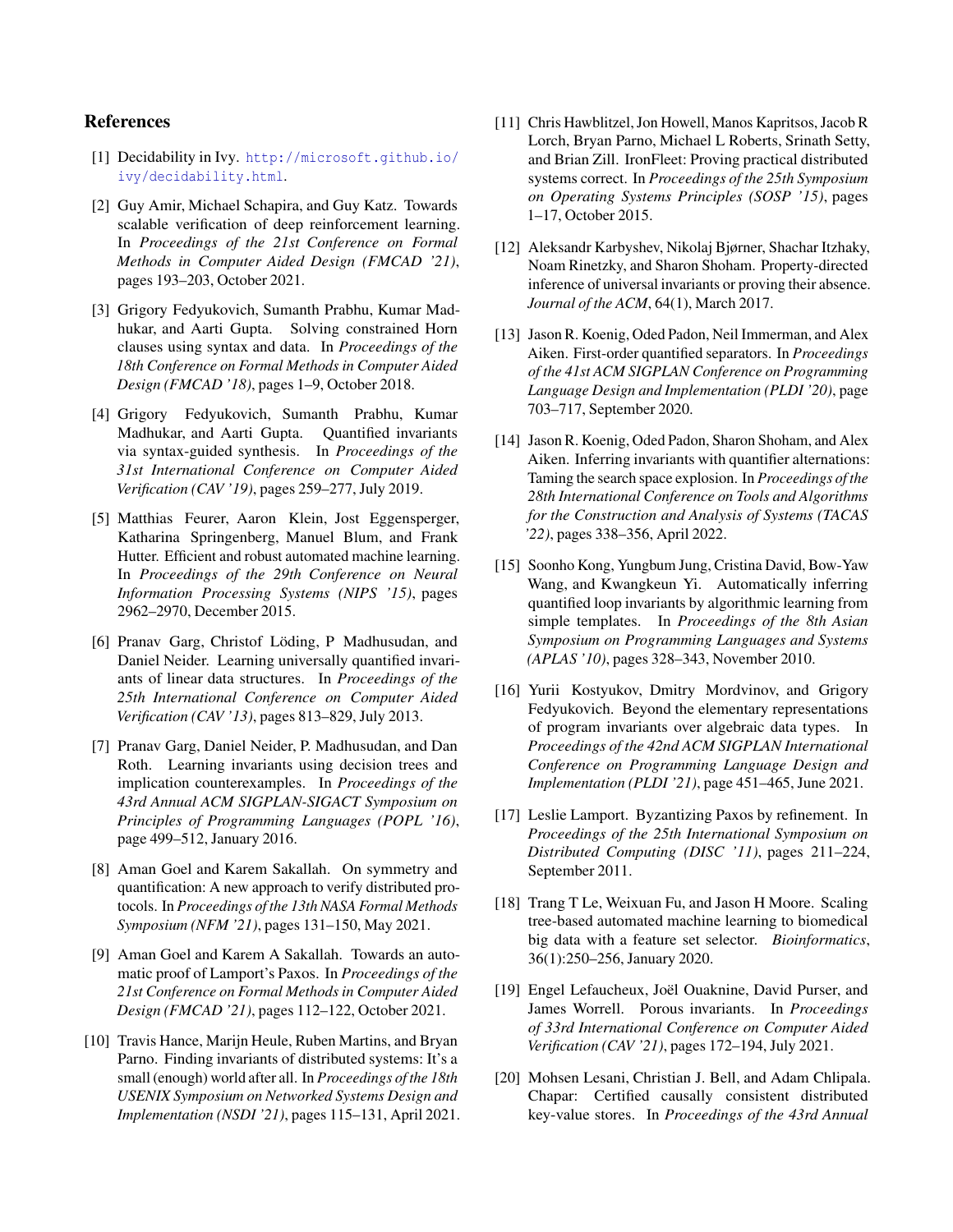*ACM SIGPLAN-SIGACT Symposium on Principles of Programming Languages (POPL '16)*, pages 357–370, January 2016.

- <span id="page-15-1"></span>[21] Haojun Ma, Aman Goel, Jean-Baptiste Jeannin, Manos Kapritsos, Baris Kasikci, and Karem A Sakallah. I4: Incremental inference of inductive invariants for verification of distributed protocols. In *Proceedings of the 27th ACM Symposium on Operating Systems Principles (SOSP '19)*, pages 370–384, October 2019.
- <span id="page-15-17"></span>[22] Anders Miltner, Saswat Padhi, Todd Millstein, and David Walker. Data-driven inference of representation invariants. In *Proceedings of the 41st ACM SIGPLAN Conference on Programming Language Design and Implementation (PLDI '20)*, pages 1–15, June 2020.
- <span id="page-15-5"></span>[23] Donald Monk. *Mathematical Logic*. Springer, October 1976.
- <span id="page-15-12"></span>[24] ThanhVu Nguyen, Timos Antonopoulos, Andrew Ruef, and Michael Hicks. Counterexample-guided approach to finding numerical invariants. In *Proceedings of the 11th Joint Meeting on Foundations of Software Engineering (FSE '17)*, pages 605–615, August 2017.
- <span id="page-15-13"></span>[25] Saswat Padhi, Rahul Sharma, and Todd Millstein. Data-driven precondition inference with learned features. In *Proceedings of the 37th ACM SIGPLAN Conference on Programming Language Design and Implementation (PLDI '16)*, page 42–56, June 2016.
- <span id="page-15-10"></span>[26] Oded Padon, Jochen Hoenicke, Giuliano Losa, Andreas Podelski, Mooly Sagiv, and Sharon Shoham. Reducing liveness to safety in first-order logic. *Proceedings of the ACM on Programming Languages*, 2(POPL), January 2018.
- <span id="page-15-3"></span>[27] Oded Padon, Giuliano Losa, Mooly Sagiv, and Sharon Shoham. Paxos made EPR: Decidable reasoning about distributed protocols. *Proceedings of the ACM on Programming Languages*, 1(OOPSLA), October 2017.
- <span id="page-15-4"></span>[28] Oded Padon, Kenneth L McMillan, Aurojit Panda, Mooly Sagiv, and Sharon Shoham. Ivy: Safety verification by interactive generalization. In *Proceedings of the 37th ACM SIGPLAN Conference on Programming Language Design and Implementation (PLDI '16)*, pages 614–630, June 2016.
- <span id="page-15-9"></span>[29] Oded Padon, James R Wilcox, Jason R Koenig, Kenneth L McMillan, and Alex Aiken. Induction duality: Primaldual search for invariants. *Proceedings of the ACM on Programming Languages*, 6(POPL), January 2022.
- <span id="page-15-14"></span>[30] Gabriel Ryan, Justin Wong, Jianan Yao, Ronghui Gu, and Suman Jana. CLN2INV: Learning loop invariants with continuous logic networks. In *Proceedings of 8th*

*International Conference on Learning Representations (ICLR '20)*, March 2020.

- <span id="page-15-6"></span>[31] Ilya Sergey, James R. Wilcox, and Zachary Tatlock. Programming and proving with distributed protocols. *Proceedings of the ACM on Programming Languages*, 2(POPL), January 2018.
- <span id="page-15-15"></span>[32] Rahul Sharma, Saurabh Gupta, Bharath Hariharan, Alex Aiken, Percy Liang, and Aditya V Nori. A data driven approach for algebraic loop invariants. In *Proceedings of the 22nd European Symposium on Programming (ESOP '13)*, pages 574–592, March 2013.
- <span id="page-15-11"></span>[33] Christian Steinruecken, Emma Smith, David Janz, James Lloyd, and Zoubin Ghahramani. The automatic statistician. In *Automated Machine Learning*, pages 161–173. Springer, May 2019.
- <span id="page-15-7"></span>[34] Marcelo Taube, Giuliano Losa, Kenneth L. McMillan, Oded Padon, Mooly Sagiv, Sharon Shoham, James R. Wilcox, and Doug Woos. Modularity for decidability of deductive verification with applications to distributed systems. In *Proceedings of the 39th ACM SIGPLAN Conference on Programming Language Design and Implementation (PLDI '18)*, pages 662–677, June 2018.
- <span id="page-15-0"></span>[35] James R Wilcox, Doug Woos, Pavel Panchekha, Zachary Tatlock, Xi Wang, Michael D Ernst, and Thomas Anderson. Verdi: A framework for implementing and formally verifying distributed systems. In *Proceedings of the 36th ACM SIGPLAN Conference on Programming Language Design and Implementation (PLDI '15)*, pages 357–368, June 2015.
- <span id="page-15-8"></span>[36] Doug Woos, James R Wilcox, Steve Anton, Zachary Tatlock, Michael D Ernst, and Thomas Anderson. Planning for change in a formal verification of the Raft consensus protocol. In *Proceedings of the 5th ACM SIGPLAN Conference on Certified Programs and Proofs (CCP '16)*, pages 154–165, January 2016.
- <span id="page-15-16"></span>[37] Jianan Yao, Gabriel Ryan, Justin Wong, Suman Jana, and Ronghui Gu. Learning nonlinear loop invariants with gated continuous logic networks. In *Proceedings of the 41st ACM SIGPLAN Conference on Programming Language Design and Implementation (PLDI '20)*, pages 106–120, June 2020.
- <span id="page-15-2"></span>[38] Jianan Yao, Runzhou Tao, Ronghui Gu, Jason Nieh, Suman Jana, and Gabriel Ryan. DistAI: Data-driven automated invariant learning for distributed protocols. In *Proceedings of the 15th USENIX Symposium on Operating Systems Design and Implementation (OSDI '21)*, pages 405–421, July 2021.